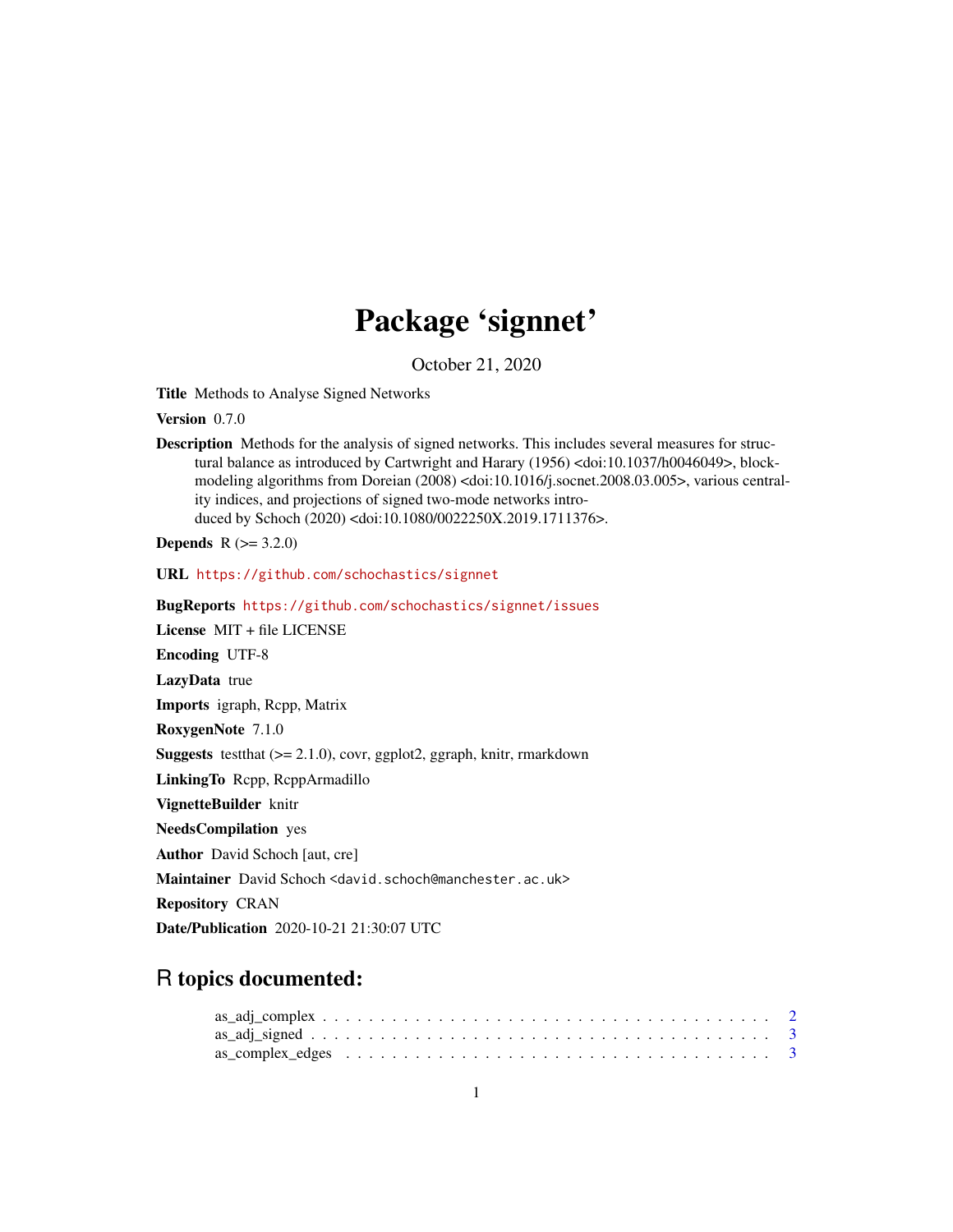<span id="page-1-0"></span>

|       |                                                                                                                    | $\overline{7}$ |
|-------|--------------------------------------------------------------------------------------------------------------------|----------------|
|       |                                                                                                                    |                |
|       |                                                                                                                    |                |
|       |                                                                                                                    |                |
|       |                                                                                                                    |                |
|       |                                                                                                                    |                |
|       |                                                                                                                    |                |
|       |                                                                                                                    |                |
|       |                                                                                                                    |                |
|       |                                                                                                                    |                |
|       |                                                                                                                    |                |
|       |                                                                                                                    |                |
|       |                                                                                                                    |                |
|       |                                                                                                                    |                |
|       |                                                                                                                    |                |
|       |                                                                                                                    |                |
|       |                                                                                                                    |                |
|       | signed_blockmodel_general $\ldots \ldots \ldots \ldots \ldots \ldots \ldots \ldots \ldots \ldots \ldots \ldots 21$ |                |
|       |                                                                                                                    |                |
|       |                                                                                                                    |                |
|       |                                                                                                                    |                |
|       |                                                                                                                    |                |
| Index |                                                                                                                    | 25             |
|       |                                                                                                                    |                |

<span id="page-1-1"></span>as\_adj\_complex *Convert a signed graph to a complex adjacency matrix*

# Description

This function returns the adjacency matrix for a signed graph that contains ambivalent ties

# Usage

as\_adj\_complex(g, attr)

# Arguments

| g    | igraph object                                                                                    |
|------|--------------------------------------------------------------------------------------------------|
| attr | edge attribute name that encodes positive ("P"), negative ("N") and ambivalent<br>$(''A")$ ties. |

#### Value

complex adjacency matrix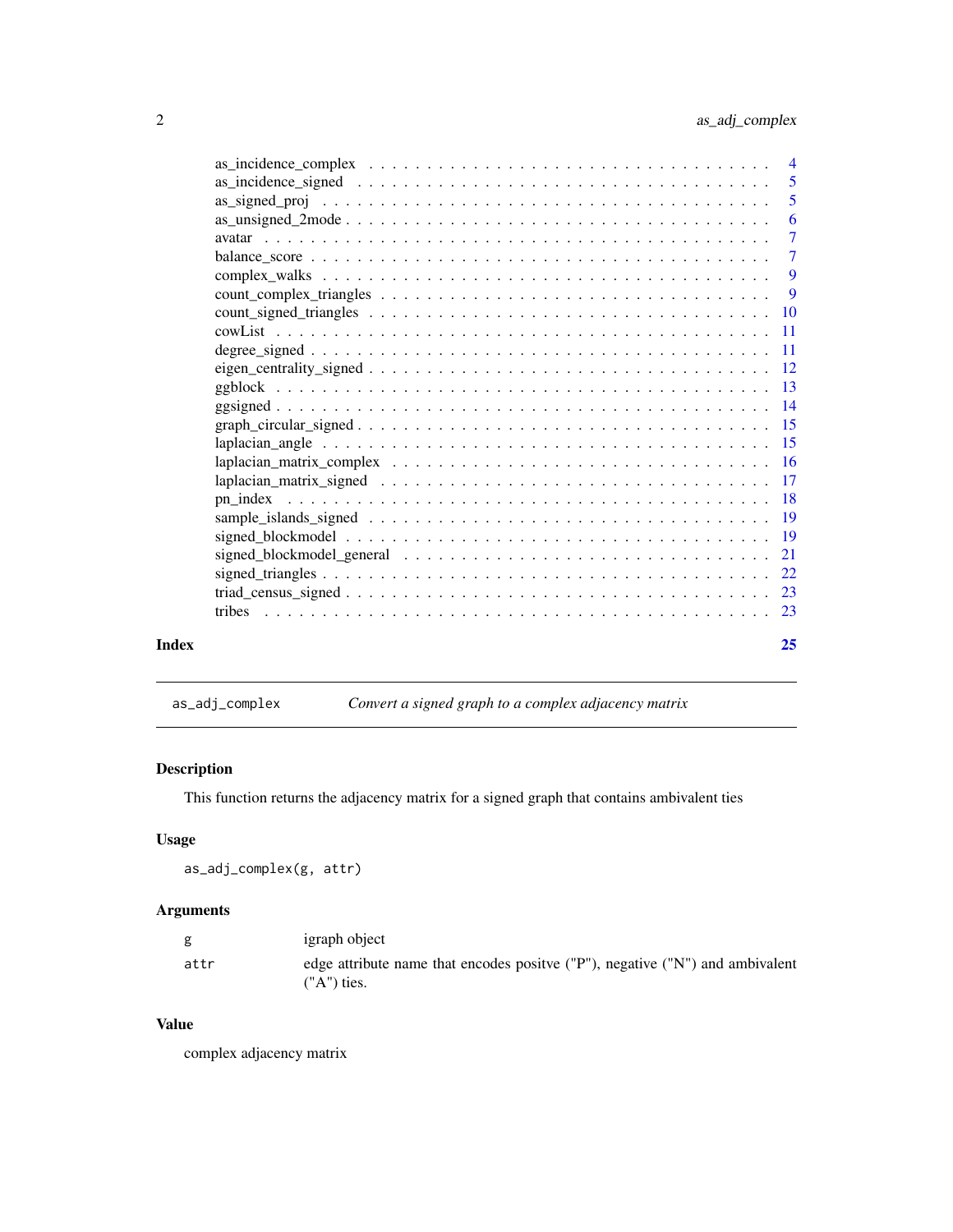# <span id="page-2-0"></span>as\_adj\_signed 3

# See Also

[as\\_adj\\_signed](#page-2-1)

<span id="page-2-1"></span>as\_adj\_signed *Convert a signed graph to a signed adjacency matrix*

# Description

This function returns the adjacency matrix for a signed graph

# Usage

as\_adj\_signed(g, sparse = FALSE)

# Arguments

| g      | igraph object. Must have a "sign" edge attribute.                                                                         |
|--------|---------------------------------------------------------------------------------------------------------------------------|
| sparse | Logical scalar, whether to return the result as a sparse matrix. The Matrix pack-<br>age is required for sparse matrices. |

# Value

signed adjacency matrix

#### See Also

[as\\_adj\\_complex](#page-1-1)

as\_complex\_edges *Convert Signed Network to Complex*

# Description

Convert Signed Network to Complex

#### Usage

as\_complex\_edges(g, attr = "type")

# Arguments

|      | igraph object. Must have a "sign" edge attribute.                               |
|------|---------------------------------------------------------------------------------|
| attr | new edge attribute name that encodes positive ("P"), negative ("N") and ambiva- |
|      | lent $("A")$ ties.                                                              |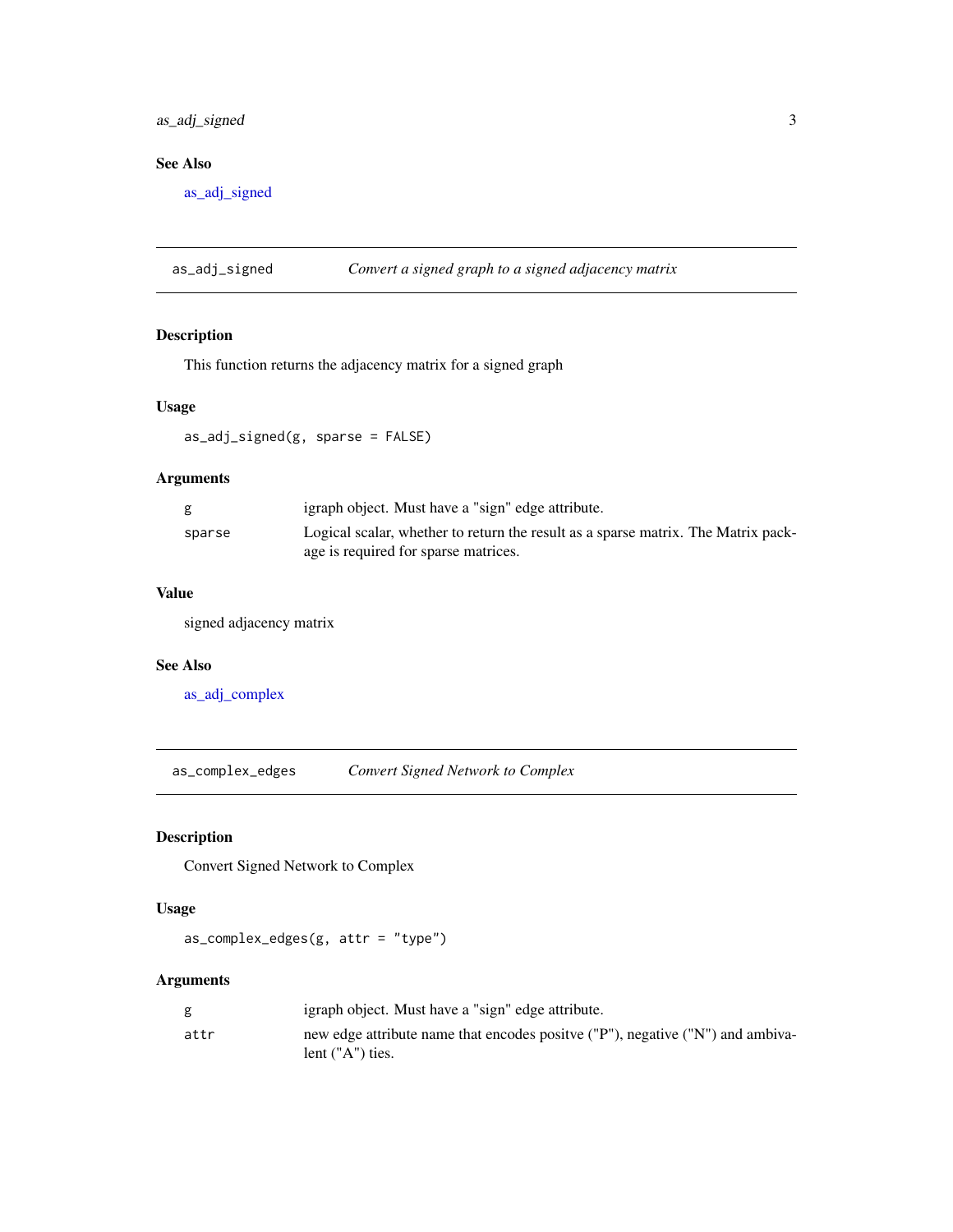#### <span id="page-3-0"></span>Value

igraph object

#### Author(s)

David Schoch

#### Examples

```
g <- sample_islands_signed(2,10,1,10)
as_complex_edges(g)
```
as\_incidence\_complex *Complex Incidence Matrix*

#### Description

The complex incidence matrix of a signed graph containing ambivalent ties.

#### Usage

as\_incidence\_complex(g, attr)

# Arguments

| g    | igraph object.                                                                                   |
|------|--------------------------------------------------------------------------------------------------|
| attr | edge attribute name that encodes positive ("P"), negative ("N") and ambivalent<br>$(''A")$ ties. |

#### Details

This function is slightly different than [as\\_incidence\\_matrix](#page-0-0) since it is defined for bipartite graphs. The incidence matrix here is defined as a  $S \in \mathbb{C}^{n,m}$ , where n is the number of vertices and m the number of edges. Edges  $(i,j)$  are oriented such that  $i < j$  and entries are defined as

$$
S_{i(i,j)} = \sqrt{A_{ij}}
$$
  

$$
S_{j(i,j)} = -\sqrt{A_{ji}} if(i,j) is an ambivalent tie
$$
  

$$
S_{j(i,j)} = -A_{ji}\sqrt{A_{ji}} else
$$

# Value

a complex matrix

#### Author(s)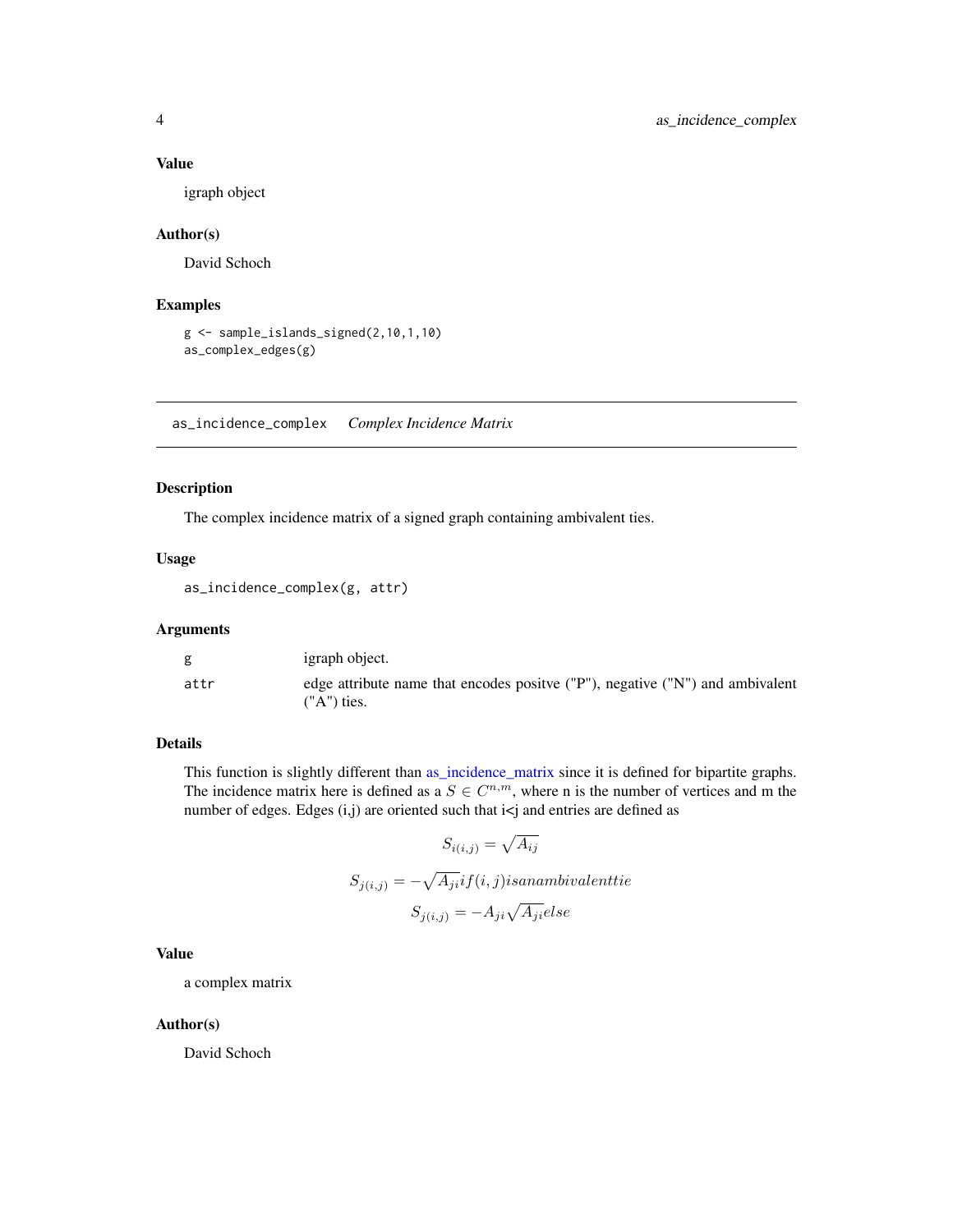# <span id="page-4-0"></span>See Also

[laplacian\\_matrix\\_complex](#page-15-1)[,as\\_adj\\_complex](#page-1-1)

as\_incidence\_signed *Convert a signed two-mode network to a signed matrix*

# Description

This function returns the incidence matrix for a signed two-mode network.

#### Usage

```
as_incidence_signed(g, sparse = FALSE)
```
#### Arguments

| g      | igraph object (bipartite). Must have a "sign" edge attribute.                     |
|--------|-----------------------------------------------------------------------------------|
| sparse | Logical scalar, whether to return the result as a sparse matrix. The Matrix pack- |
|        | age is required for sparse matrices.                                              |

#### Value

signed incidence matrix

<span id="page-4-1"></span>as\_signed\_proj *convert unsigned projection to signed*

# Description

convert unsigned projection to signed

#### Usage

as\_signed\_proj(g)

#### Arguments

g igraph object

#### Value

igraph object

#### Author(s)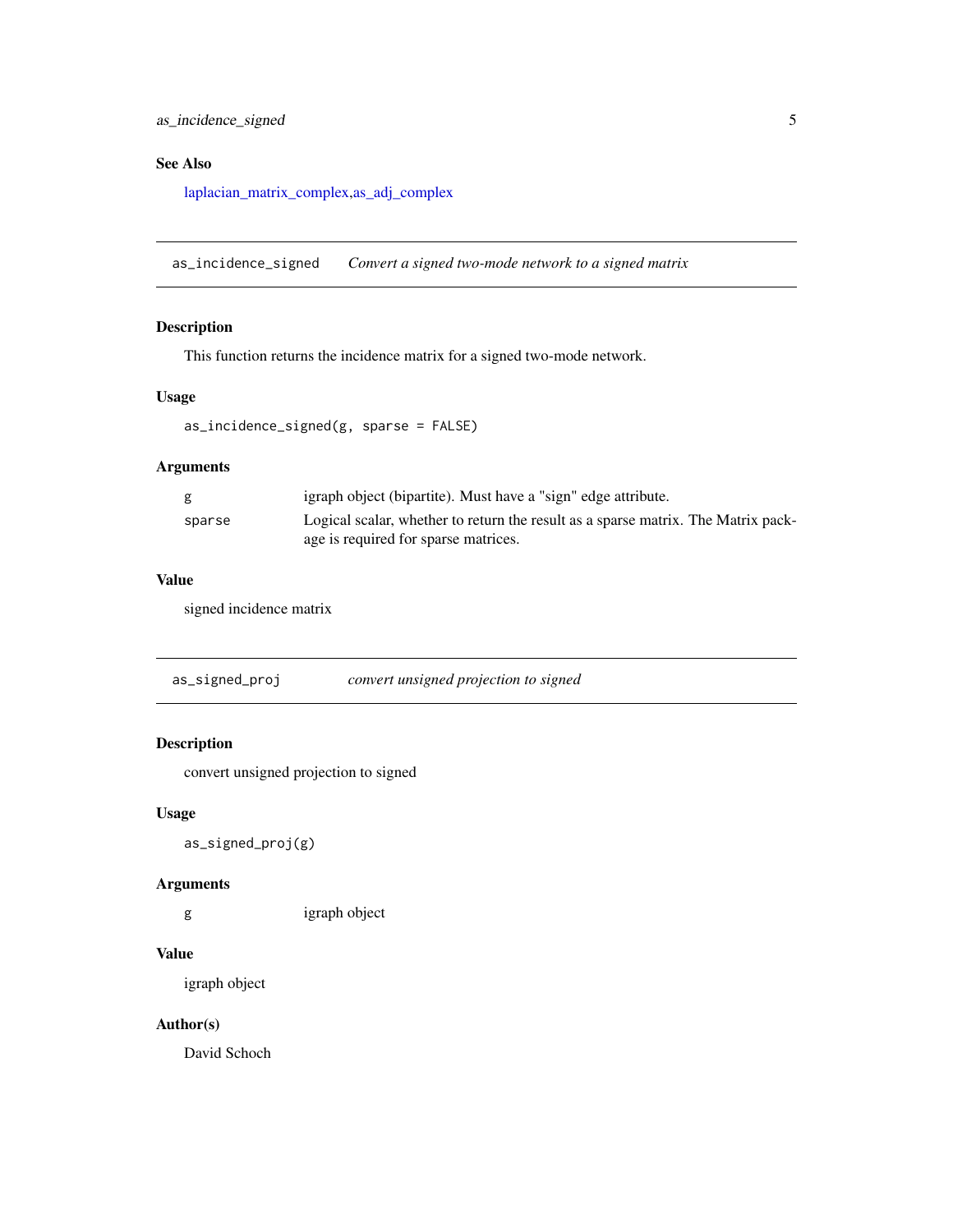#### <span id="page-5-0"></span>See Also

[as\\_unsigned\\_2mode](#page-5-1)

### Examples

library(igraph)

```
# create a simple signed two mode network
el <- matrix(c(1,"a",1,"b",1,"c",2,"a",2,"b"),ncol = 2,byrow = TRUE)
g <- graph_from_edgelist(el,directed = FALSE)
E(g)$sign <- c(1,1,-1,1,-1)
V(g)$type <- c(FALSE,TRUE,TRUE,TRUE,FALSE)
```

```
# convert to unsigned two-mode network and project
l <- as_unsigned_2mode(g,primary = TRUE)
p <- bipartite_projection(l,which="true")
```

```
# turn the unsigned projection back to a signed network
as_signed_proj(p)
```
<span id="page-5-1"></span>as\_unsigned\_2mode *convert signed two-mode network to unsigned*

# Description

convert signed two-mode network to unsigned

#### Usage

```
as_unsigned_2mode(g, primary = TRUE)
```
# Arguments

|         | igraph object. Two-mode network, must have a "sign" edge attribute. |
|---------|---------------------------------------------------------------------|
| primary | logical. Which mode to transform                                    |

#### Value

igraph object

## Author(s)

David Schoch

# See Also

[as\\_signed\\_proj](#page-4-1)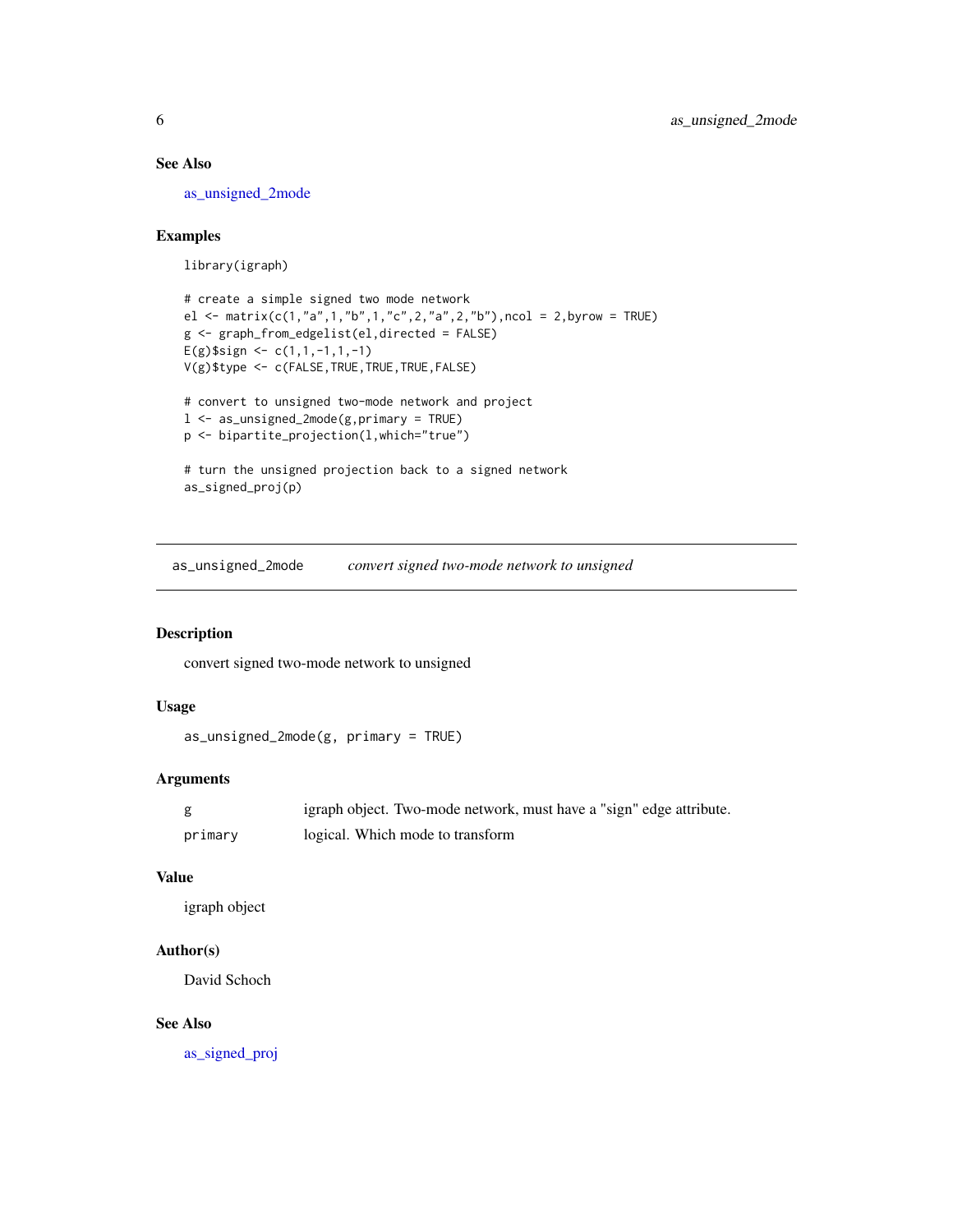#### <span id="page-6-0"></span>avatar 7 metatra 1999 - 1999 - 1999 - 1999 - 1999 - 1999 - 1999 - 1999 - 1999 - 1999 - 1999 - 1999 - 1999 - 1

#### Examples

library(igraph)

```
# create a simple signed two mode network
el <- matrix(c(1,"a",1,"b",1,"c",2,"a",2,"b"),ncol = 2,byrow = TRUE)
g <- graph_from_edgelist(el,directed = FALSE)
E(g)$sign <- c(1,1,-1,1,-1)
V(g)$type <- c(FALSE,TRUE,TRUE,TRUE,FALSE)
# convert to unsigned two-mode network and project
l <- as_unsigned_2mode(g,primary = TRUE)
p <- bipartite_projection(l,which="true")
```

```
# turn the unsigned projection back to a signed network
as_signed_proj(p)
```
avatar *Signed networks from Avatar: The Last Airbender*

#### Description

Allies/Enemy relations from Avatar: The Last Airbender

#### Usage

avatar

#### Format

igraph object

#### Source

scraped from Avatar Wiki (https://avatar.fandom.com/wiki/Category:Characters)

balance\_score *balancedness of signed network*

#### Description

Implements several indices to assess the balancedness of a network.

#### Usage

balance\_score(g, method = "triangles")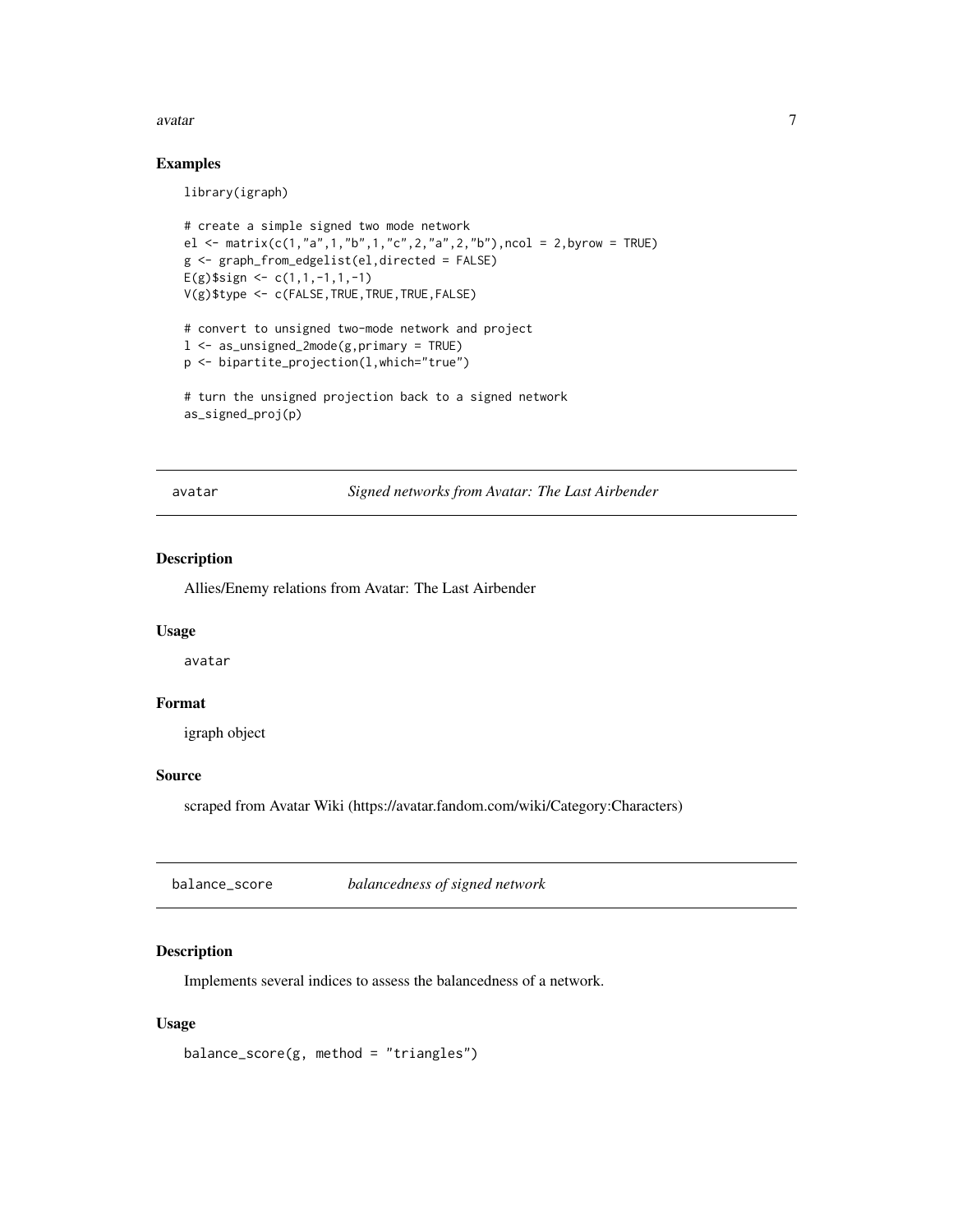|        | signed network.                                                  |
|--------|------------------------------------------------------------------|
| method | string indicating the method to be used. See details for options |

#### Details

The method parameter can be one of

*triangles* Fraction of balanced triangles. Maximal (=1) if all triangles are balanced.

- *walk*  $\sum exp(\lambda_i)/\sum exp(\mu_i)$  where  $\lambda_i$  are the eigenvalues of the signed adjacency matrix and  $\mu_i$ of the unsigned adjacency matrix. Maximal (=1) if all walks are balanced.
- *frustration* The frustration index assumes that the network can be partitioned into two groups, where intra group edges are positive and inter group edges are negative. The index is defined as the sum of intra group negative and inter group positive edges. Note that the problem is NP complete and only an upper bound is returned (based on simulated annealing). Exact methods can be found in the work of Aref. The index is normalized such that it is maximal  $(=1)$  if the network is balanced.

#### Value

balancedness score

#### Author(s)

David Schoch

### References

Estrada, E. (2019). Rethinking structural balance in signed social networks. *Discrete Applied Mathematics*.

Samin Aref, Mark C Wilson (2018). Measuring partial balance in signed networks. *Journal of Complex Networks*, 6(4): 566–595, https://doi.org/10.1093/comnet/cnx044

```
library(igraph)
g \leftarrow \text{graph}.full(4)E(g)$sign <- c(-1,1,1,-1,-1,1)balance_score(g, method = "triangles")
balance_score(g, method = "walk")
```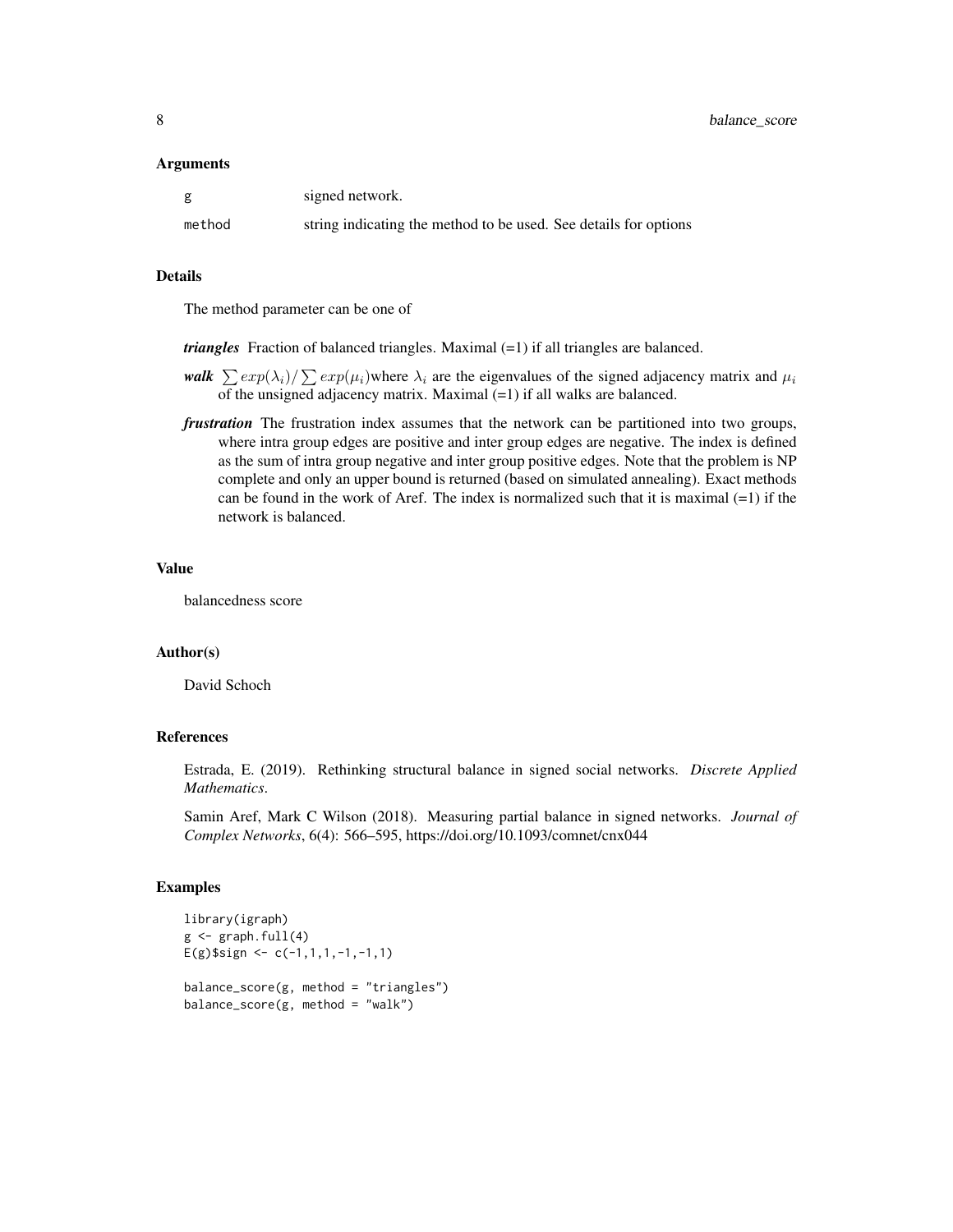<span id="page-8-0"></span>

# Description

Count Walks in complex signed network

#### Usage

complex\_walks(g, attr, k)

#### Arguments

| g    | igraph object.                                                                           |
|------|------------------------------------------------------------------------------------------|
| attr | edge attribute that encodes positive ("P"), negative ("N") and ambivalent ("A")<br>ties. |
| k    | integer. length of walks                                                                 |

# Value

igraph object

### Author(s)

David Schoch

#### Examples

```
g <- sample_islands_signed(2,10,1,10)
g <- as_complex_edges(g,attr="type")
complex_walks(g,attr="type",k = 3)
```
count\_complex\_triangles

*count complex triangles*

# Description

Counts the number of all possible signed triangles  $(+++)$ ,  $(++)$ ,  $(+)$  and  $(-)$ 

#### Usage

count\_complex\_triangles(g, attr)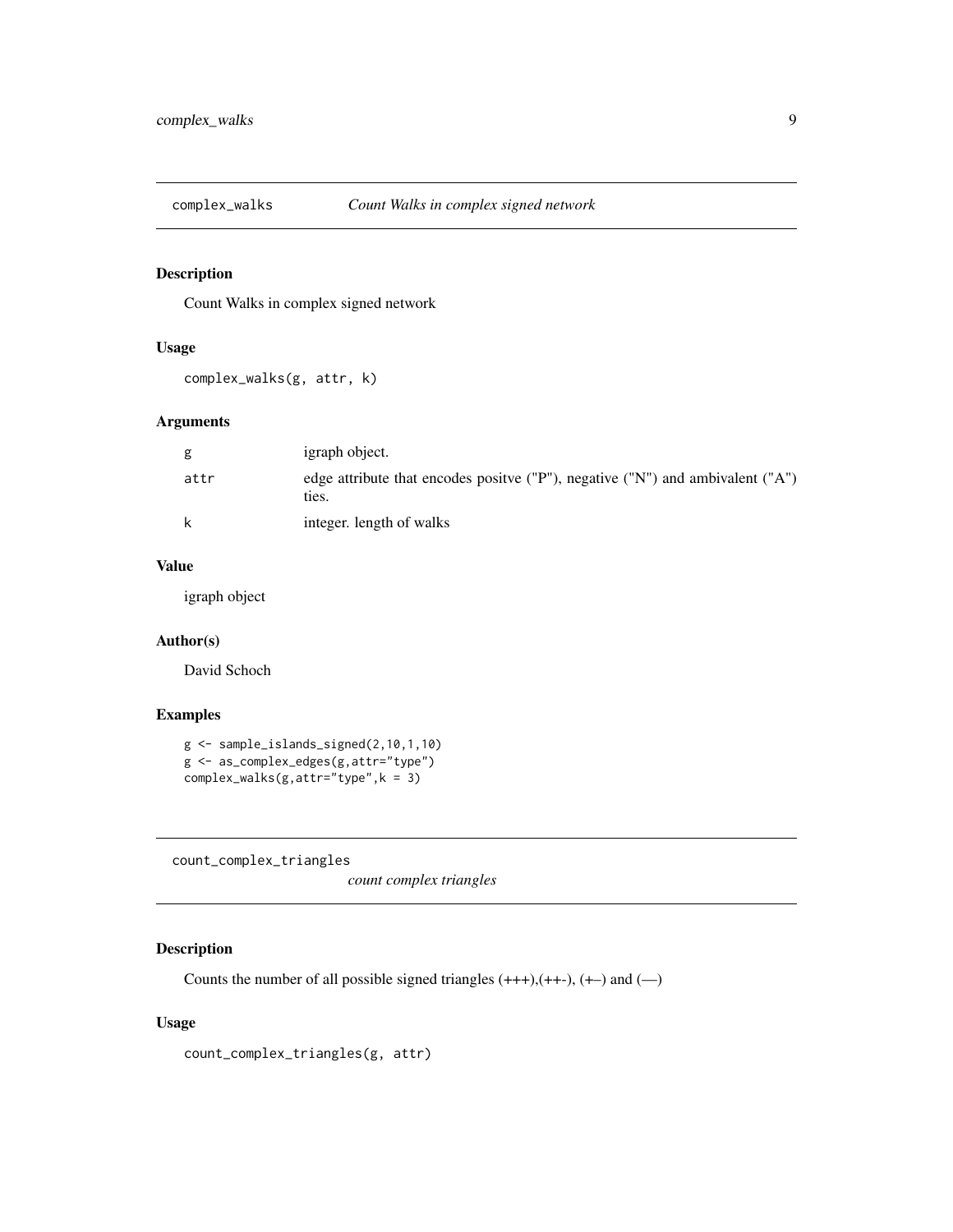<span id="page-9-0"></span>

| g    | igraph object.                                                                                          |
|------|---------------------------------------------------------------------------------------------------------|
| attr | edge attribute name that encodes positive $('P'')$ , negative $('N'')$ and ambivalent<br>$(''A")$ ties. |

# Value

counts for all complex triangle types

# Author(s)

David Schoch

#### See Also

[signed\\_triangles](#page-21-1)

# Examples

```
library(igraph)
g \leftarrow \text{graph.full}(4)E(g)$type <- c("P","N","A","A","P","N")
count_complex_triangles(g,attr = "type")
```
<span id="page-9-1"></span>count\_signed\_triangles

*count signed triangles*

# Description

Counts the number of all possible signed triangles  $(+++)$ ,  $(++)$ ,  $(+-)$  and  $(-)$ 

#### Usage

```
count_signed_triangles(g)
```
# Arguments

g igraph object with signed edge attribute

#### Value

counts for all 4 signed triangle types

# Author(s)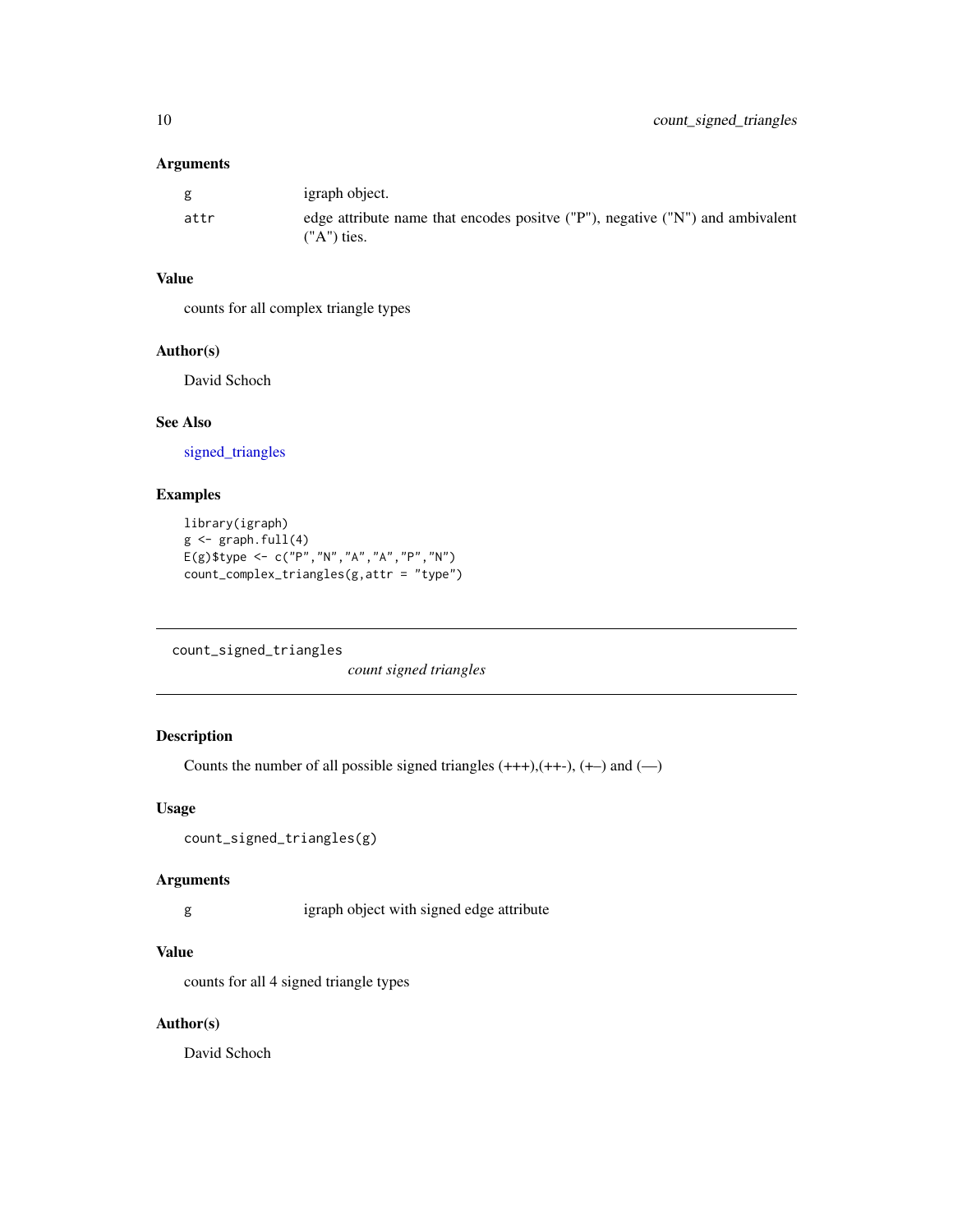#### <span id="page-10-0"></span>cowList 11

# See Also

[signed\\_triangles](#page-21-1)

#### Examples

```
library(igraph)
g \leftarrow \text{graph}.full(4)E(g)$sign <- c(-1,1,1,-1,-1,1)count_signed_triangles(g)
```
cowList *Signed networks from Correlates of War*

# Description

51 signed networks of inter state relations

#### Usage

cowList

#### Format

List of igraph objects

#### Source

http://mrvar.fdv.uni-lj.si/pajek/SVG/CoW/default.htm

# References

Doreian, P. and Mrvar, A. (2015). "Structural Balance and Signed International Relations". *Journal of Social Structure*, 16(2)

degree\_signed *Signed Degree*

# Description

several options to calculate the signed degree of vertices

# Usage

```
degree_signed(
  g,
  mode = c("all", "in", "out"),type = c("pos", "neg", "ratio", "net")
\mathcal{E}
```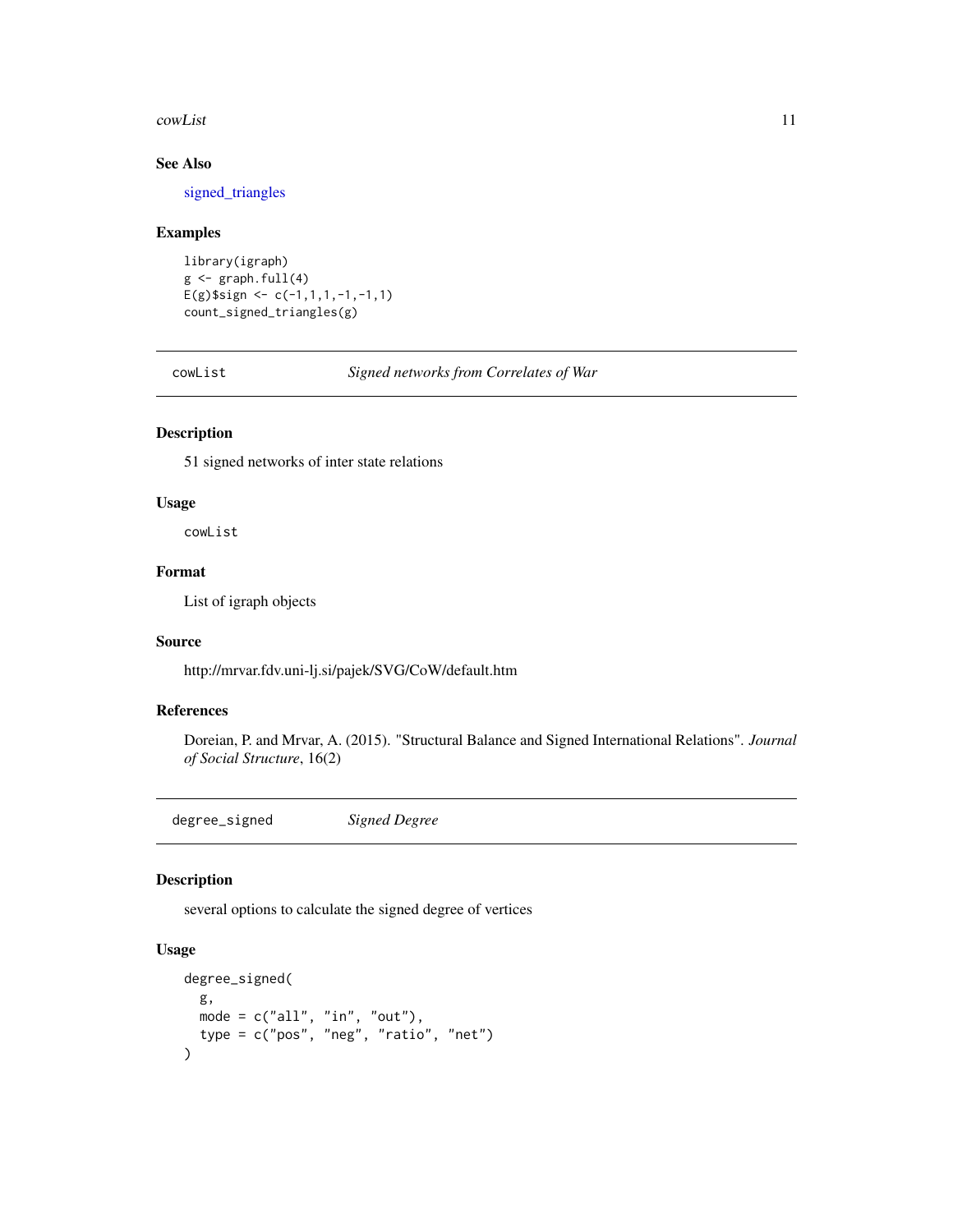<span id="page-11-0"></span>

| g    | igraph object. Must have a "sign" edge attribute.                                                                                      |
|------|----------------------------------------------------------------------------------------------------------------------------------------|
| mode | character string, "out" for out-degree, "in" for in-degree or "all" for undirected<br>networks.                                        |
| type | character string, "pos" or "neg" for counting positive or negative neighbors only,<br>"ratio" for pos/(pos+neg), or "net" for pos-neg. |

#### Value

centrality scores as numeric vector.

#### Author(s)

David Schoch

eigen\_centrality\_signed

*Signed Eigenvector centrality*

#### Description

returns the eigenvector associated with the dominant eigenvalue from the adjacency matrix.

#### Usage

```
eigen_centrality_signed(g, scale = TRUE)
```
#### Arguments

|       | igraph object. Must have a "sign" edge attribute.                              |
|-------|--------------------------------------------------------------------------------|
| scale | Logical scalar, whether to scale the result to have a maximum score of one. If |
|       | no scaling is used then the result vector is the same as returned by eigen().  |

#### Details

Note that, with negative values, the adjacency matrix may not have a dominant eigenvalue. This means it is not clear which eigenvector should be used. In addition it is possible for the adjacency matrix to have repeated eigenvalues and hence multiple linearly independent eigenvectors. In this case certain centralities can be arbitrarily assigned. The function returns an error if this is the case.

# Value

centrality scores as numeric vector.

#### Author(s)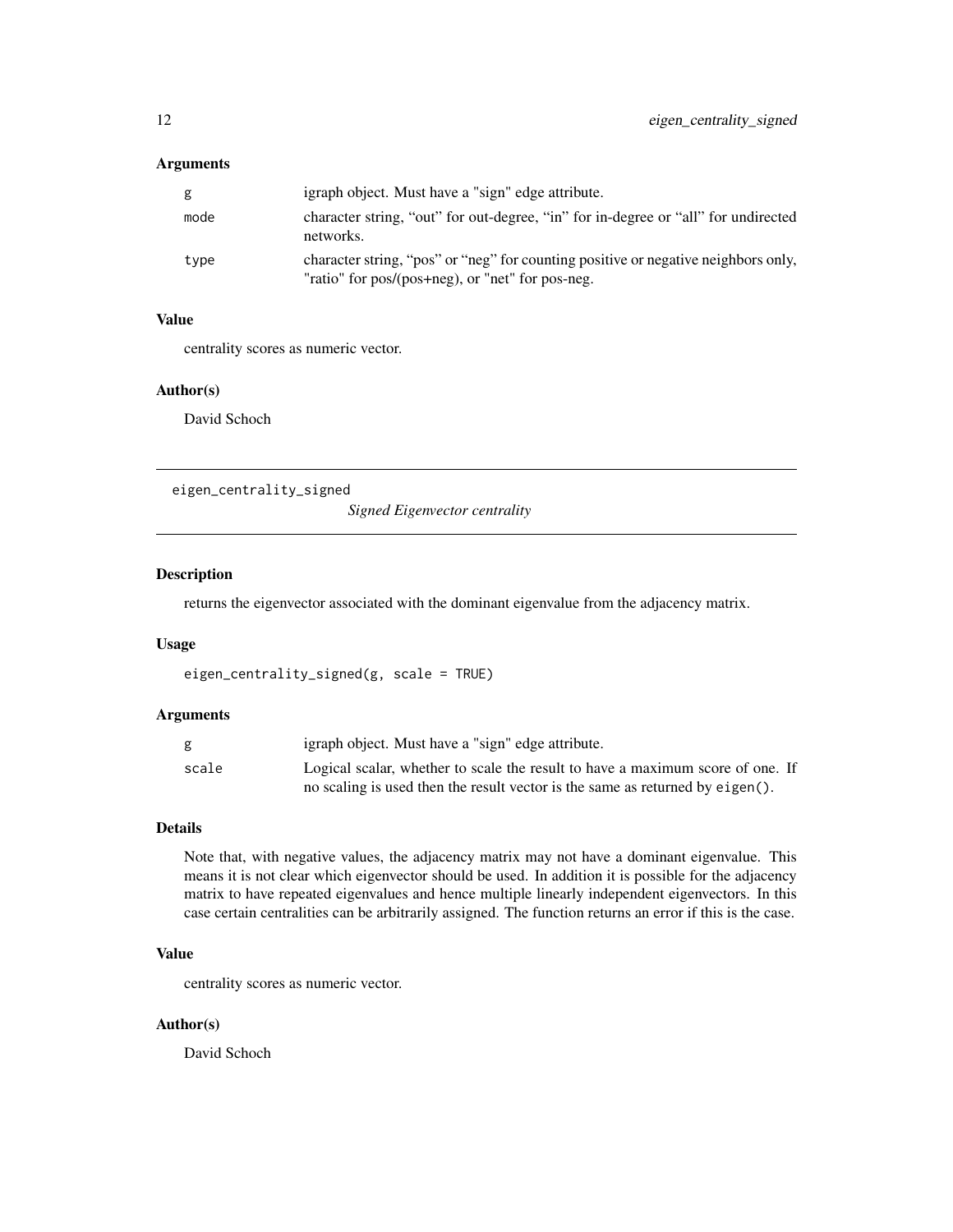#### <span id="page-12-0"></span>ggblock and the state of the state of the state of the state of the state of the state of the state of the state of the state of the state of the state of the state of the state of the state of the state of the state of th

# References

Bonacich, P. and Lloyd, P. (2004). "Calculating Status with Negative Relations." *Social Networks* 26 (4): 331–38.

Everett, M. and Borgatti, S.P. (2014). "Networks Containing Negative Ties." *Social Networks* 38: 111–20.

# Examples

```
library(igraph)
data("tribes")
eigen_centrality_signed(tribes)
```
ggblock *Plot Blockmodel matrix*

# Description

Plot Blockmodel matrix

#### Usage

```
ggblock(
 g,
 blocks = NULL,
 cols = NULL,
  show_blocks = FALSE,
  show_labels = FALSE
)
```
#### Arguments

| g           | igraph object. Must have a "sign" edge attribute.                   |
|-------------|---------------------------------------------------------------------|
| blocks      | vector of block membership as obtained, e.g. from signed_blockmodel |
| cols        | colors used for negative and positive ties                          |
| show_blocks | logical. Should block borders be displayed? (Default: FALSE)        |
| show_labels | logical. Should node labels be displayed? (Default: FALSE)          |

# Value

ggplot2 object

#### Author(s)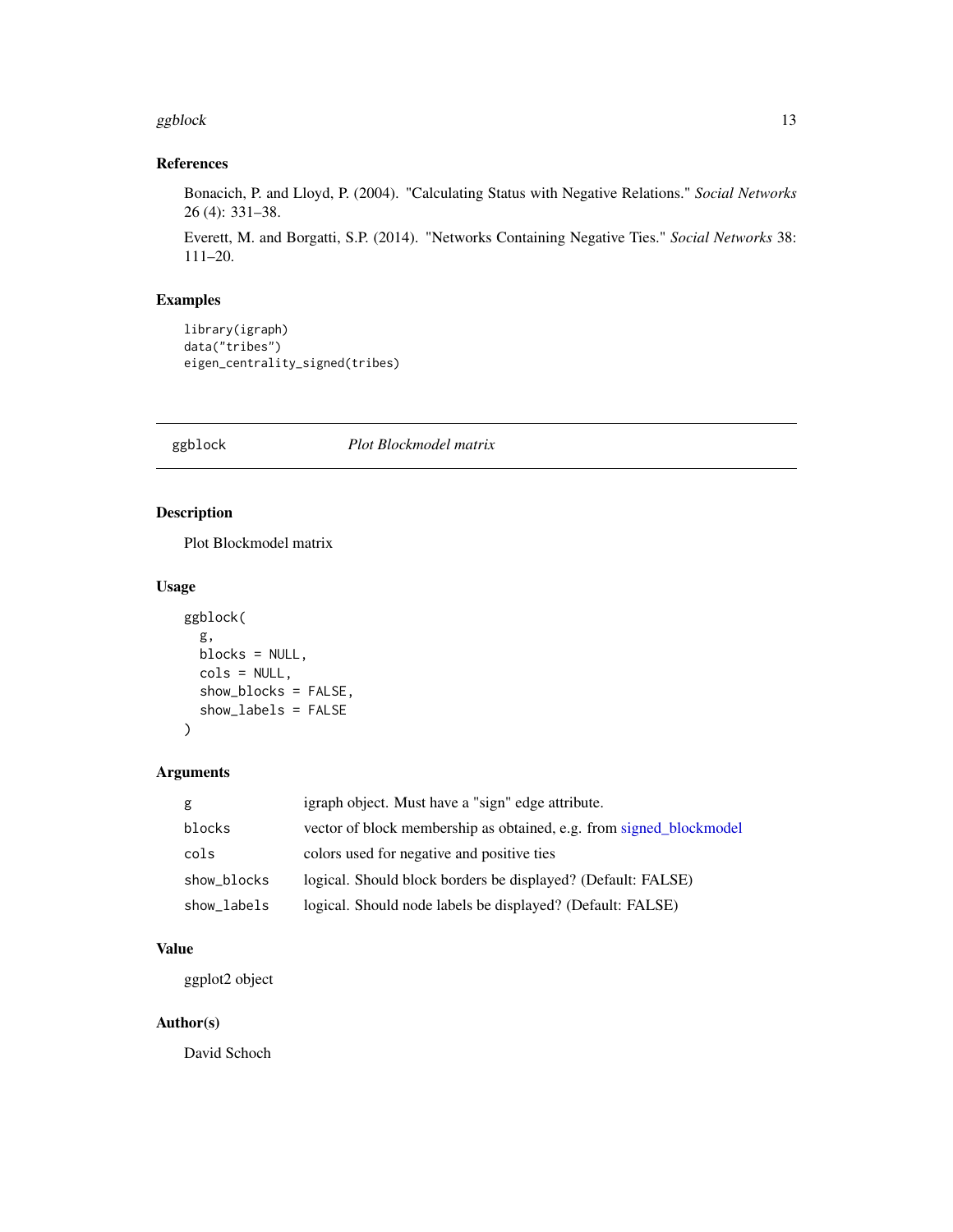14 ggsigned

# Examples

```
## Not run:
library(igraph)
data("tribes")
clu <- signed_blockmodel(tribes,k = 3,alpha=0.5,annealing = TRUE)
ggblock(tribes,clu$membership,show_blocks = TRUE,show_labels = TRUE)
## End(Not run)
```
ggsigned *Plot a signed or complex network*

#### Description

Plot a signed or complex network

#### Usage

```
ggsigned(g, type = "signed", attr = NULL, edge_cols = NULL, weights = FALSE)
```
# Arguments

| g         | igraph object. Must have a "sign" edge attribute or an attribute containing "P",<br>"N". "A" |
|-----------|----------------------------------------------------------------------------------------------|
| type      | character string. either "signed" or "complex"                                               |
| attr      | character string. edge attribute that containing "P", "N", "A" if type="complex"             |
| edge_cols | colors used for negative and positive (and ambivalent) ties                                  |
| weights   | logical. If TRUE, weights are computed based on sign. Defaults to FALSE                      |

#### Details

This is a very rudimentary visualization of a signed network. If you are fluent in 'ggraph', you can probably cook up something more sophisticated. The function is thus mostly meant to give a quick overview of the network.

# Value

ggplot2 object

#### Author(s)

<span id="page-13-0"></span>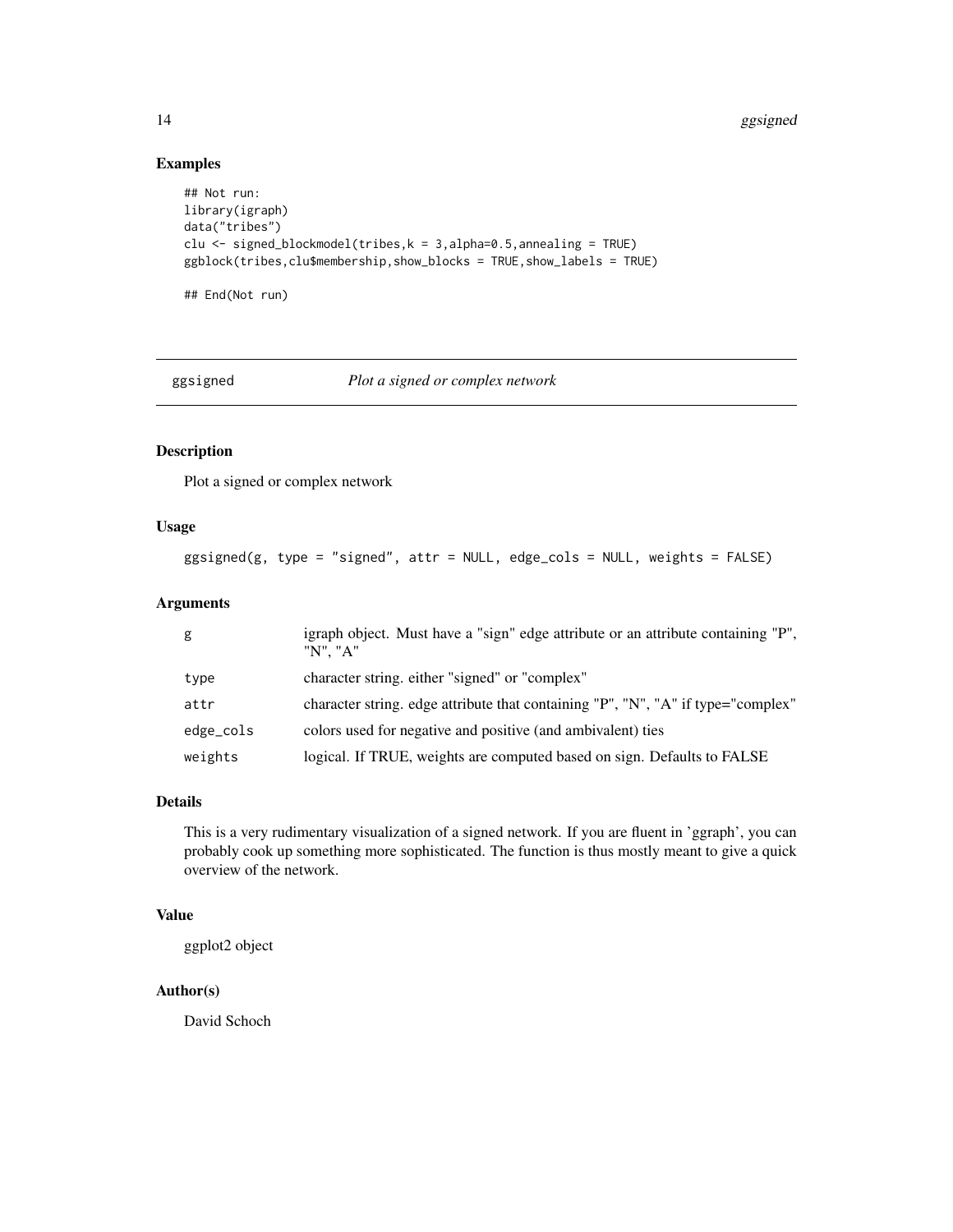<span id="page-14-0"></span>graph\_circular\_signed *circular signed graph*

# Description

circular graph with positive and negative edges.

## Usage

```
graph_circular_signed(n, r = 1, pos = 0.1, neg = 0.1)
```
#### Arguments

| n   | number of nodes                          |
|-----|------------------------------------------|
| r   | radius                                   |
| pos | distance fraction between positive edges |
| neg | distance fraction between negative edges |

#### Value

igraph graph

# Author(s)

David Schoch

# Examples

```
library(igraph)
graph_circular_signed(n = 50)
```
laplacian\_angle *Angle between Eigenvectors*

# Description

Computes the angle between eigenvectors of the signed or complex Laplacian.

# Usage

```
laplacian\_angle(g, type = "sign", ...)
```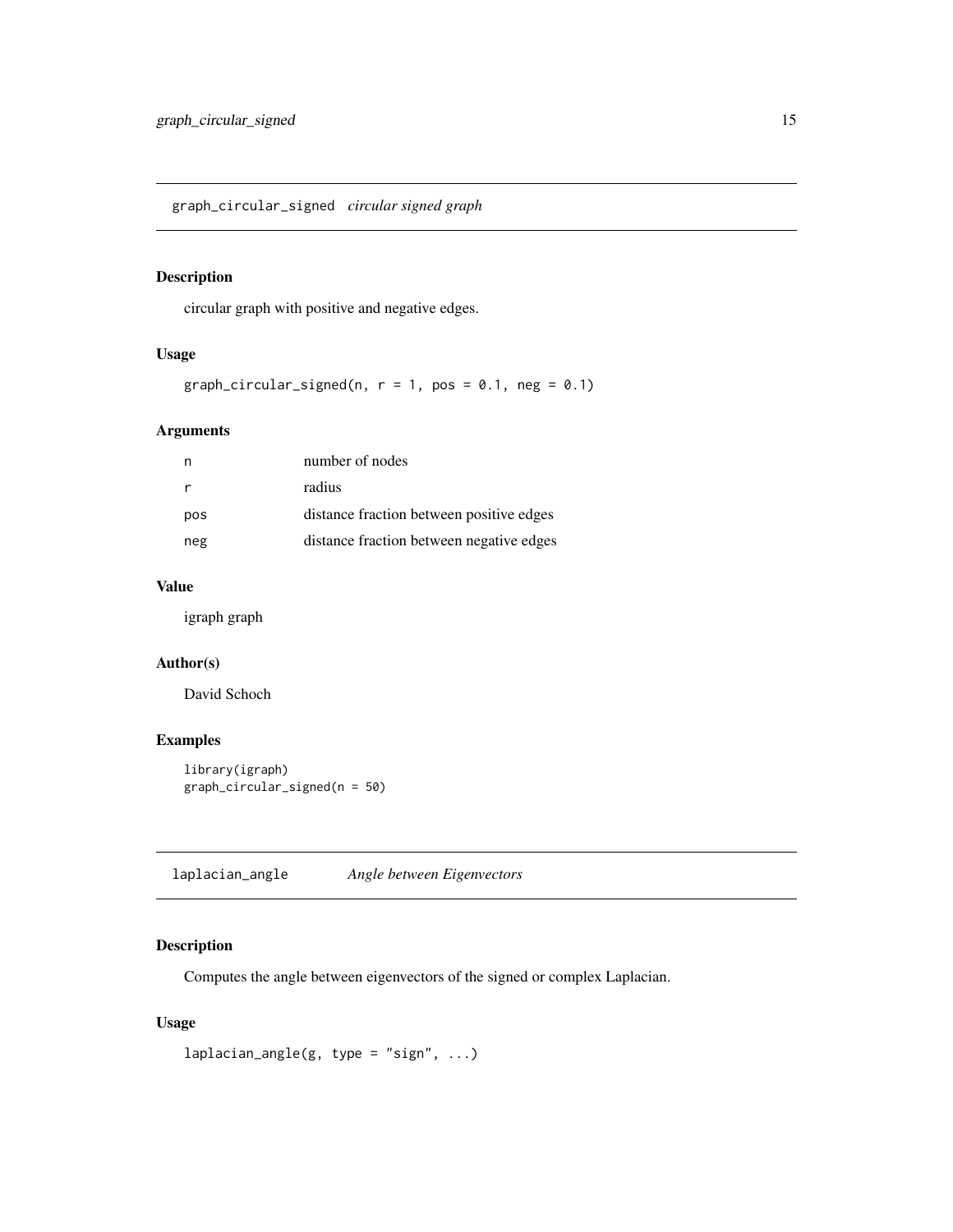<span id="page-15-0"></span>

| g        | input graph. Must have a sign edge attribute                                                                              |
|----------|---------------------------------------------------------------------------------------------------------------------------|
| type     | string. either "sign" for signed Laplacian or "complex" for complex Laplacian.<br>Defaults to "sign"                      |
| $\cdots$ | additional parameters for Laplacian matrix such as the attribute containing "P", "N"<br>and "A" for the complex Laplacian |

# Details

angle between eigenvectors and zero.

#### Value

a numeric matrix

# Author(s)

David Schoch

# Examples

```
library(igraph)
g <- sample_islands_signed(3, 10, 5/10, 1)
laplacian_angle(g)
```
<span id="page-15-1"></span>laplacian\_matrix\_complex

*Complex Graph Laplacian*

# Description

The Laplacian of a signed graph containing ambivalent ties.

#### Usage

```
laplacian_matrix_complex(g, attr, norm = FALSE)
```
# Arguments

| g    | igraph object.                                                                                          |
|------|---------------------------------------------------------------------------------------------------------|
| attr | edge attribute name that encodes positive $('P'')$ , negative $('N'')$ and ambivalent<br>$(''A")$ ties. |
| norm | Whether to calculate the normalized Laplacian. See definitions below.                                   |

#### Details

See [laplacian\\_matrix](#page-0-0) of igraph for more details. In the complex case, D is a diagonal matrix containing the absolute values of row sums of the complex adjacency matrix.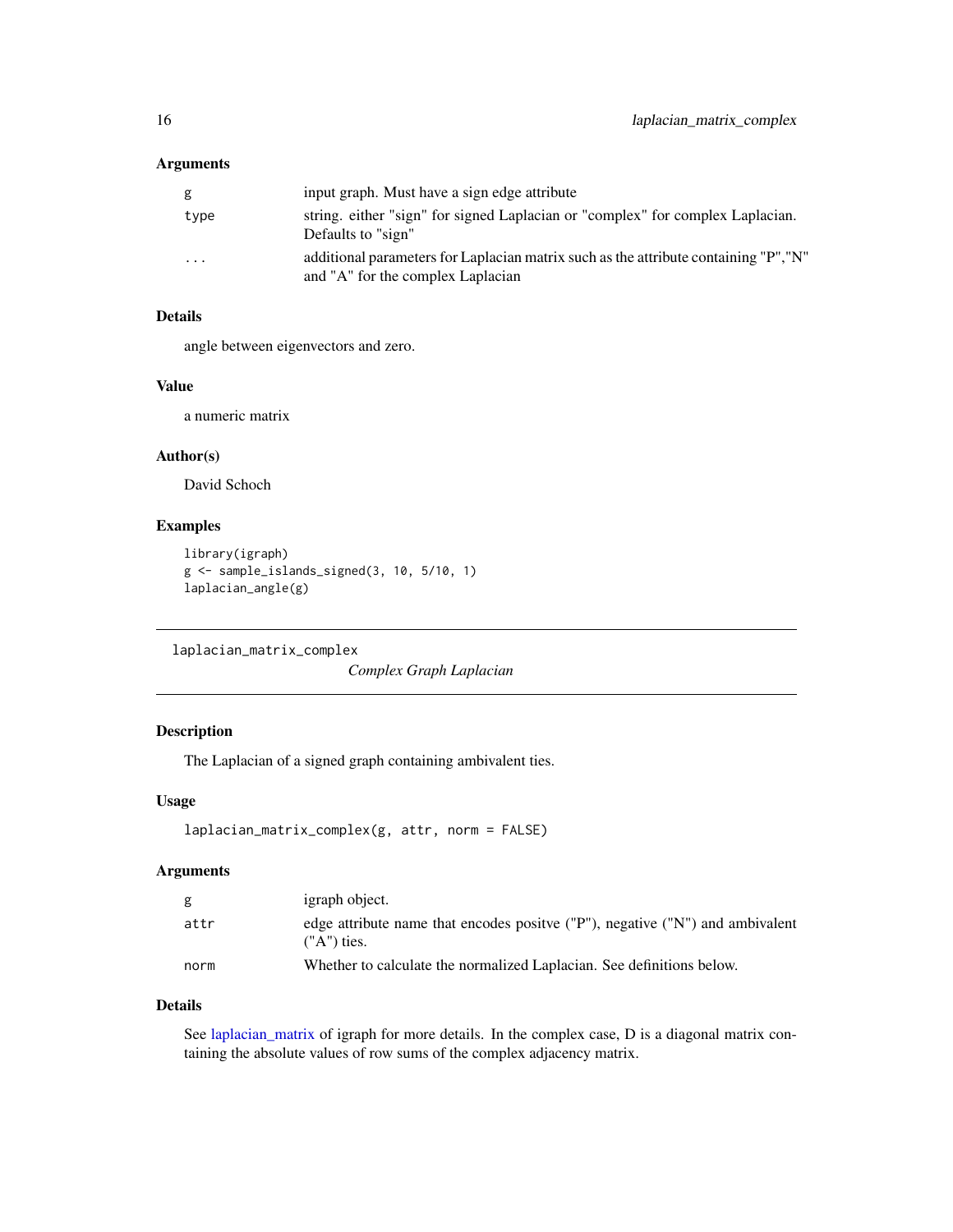# <span id="page-16-0"></span>Value

a complex matrix

#### Author(s)

David Schoch

#### See Also

[laplacian\\_matrix\\_signed](#page-16-1)

<span id="page-16-1"></span>laplacian\_matrix\_signed

*Signed Graph Laplacian*

# Description

The Laplacian of a signed graph.

#### Usage

laplacian\_matrix\_signed(g, norm = FALSE, sparse = FALSE)

# Arguments

| g      | igraph object. Must have a "sign" edge attribute.                                 |
|--------|-----------------------------------------------------------------------------------|
| norm   | Whether to calculate the normalized Laplacian. See definitions below.             |
| sparse | Logical scalar, whether to return the result as a sparse matrix. The Matrix pack- |
|        | age is required for sparse matrices.                                              |

# Details

See [laplacian\\_matrix](#page-0-0) of igraph for more details. In the signed case, D is a diagonal matrix containing the absolute values of row sums of the signed adjacency matrix.

#### Value

a numeric matrix

#### Author(s)

David Schoch

```
library(igraph)
g <- sample_islands_signed(3, 10, 5/10, 1)
laplacian_matrix_signed(g)
laplacian_matrix_signed(g,norm = TRUE)
```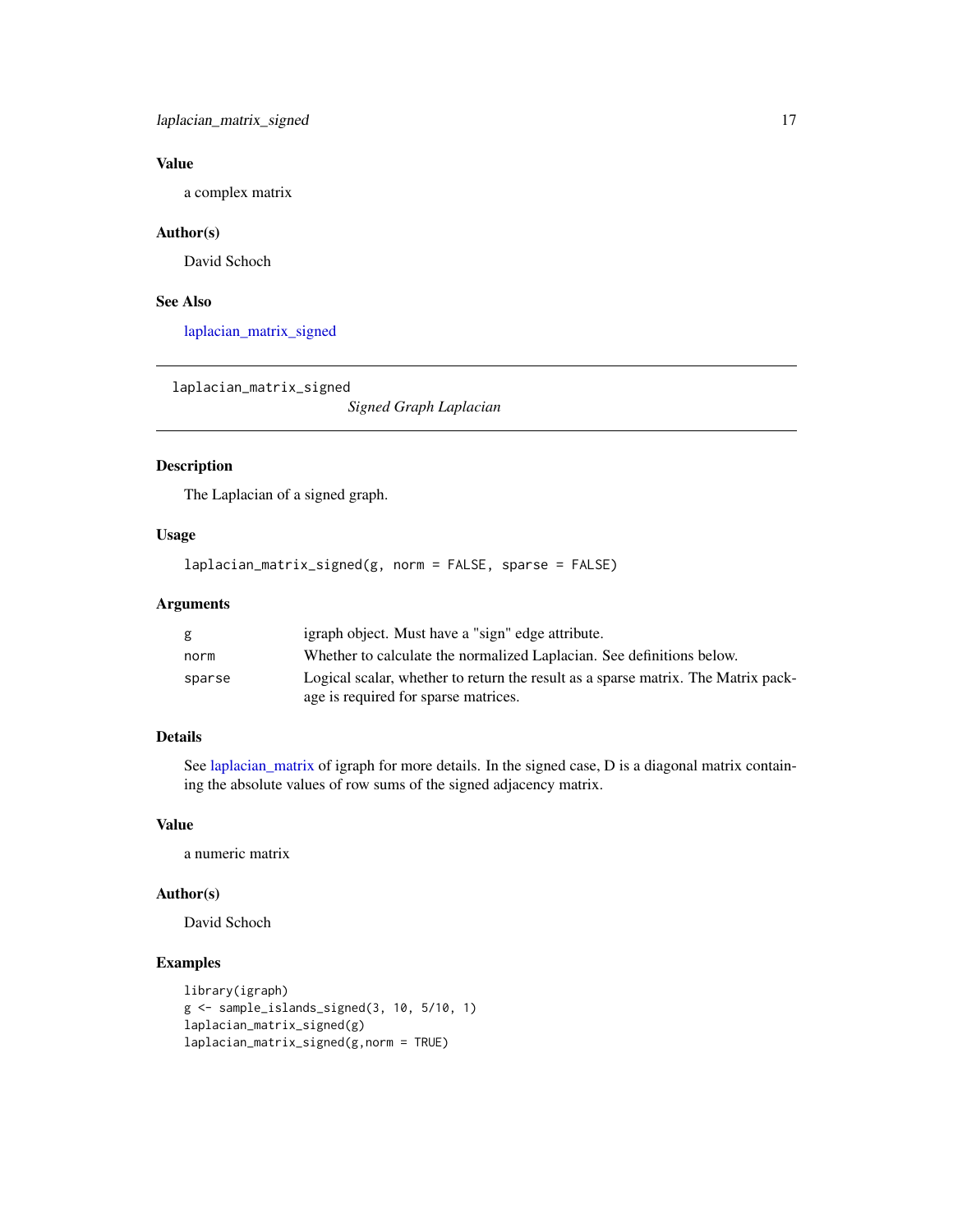<span id="page-17-0"></span>

# Description

centrality index for signed networks by Everett and Borgatti

#### Usage

 $pn_index(g, mode = c("all", "in", "out"))$ 

#### Arguments

|      | igraph object. Must have a "sign" edge attribute.                                    |
|------|--------------------------------------------------------------------------------------|
| mode | character string, "out" for out-pn, "in" for in-pn or "all" for undirected networks. |

#### Value

centrality scores as numeric vector.

#### Author(s)

David Schoch

## References

Everett, M. and Borgatti, S. (2014) Networks containing negative ties. *Social Networks* 38 111-120

```
library(igraph)
A \leq - matrix(c(0, 1, 0, 1, 0, 0, 0, -1, -1, 0,
            1, 0, 1, -1, 1, -1, -1, 0, 0, 0,
            0, 1, 0, 1, -1, 0, 0, 0, -1, 0,
            1, -1, 1, 0, 1, -1, -1, 0, 0, 0,0, 1, -1, 1, 0, 1, 0, -1, 0, -1,
            0, -1, 0, -1, 1, 0, 1, 0, 1, -1,
            0, -1, 0, -1, 0, 1, 0, 1, -1, 1,
           -1, 0, 0, 0, -1, 0, 1, 0, 1, 0,
           -1, 0, -1, 0, 0, 1, -1, 1, 0, 1,
            0, 0, 0, 0, -1, -1, 1, 0, 1, 0), 10, 10)
g <- igraph::graph_from_adjacency_matrix(A,"undirected",weighted = "sign")
pn_index(g)
```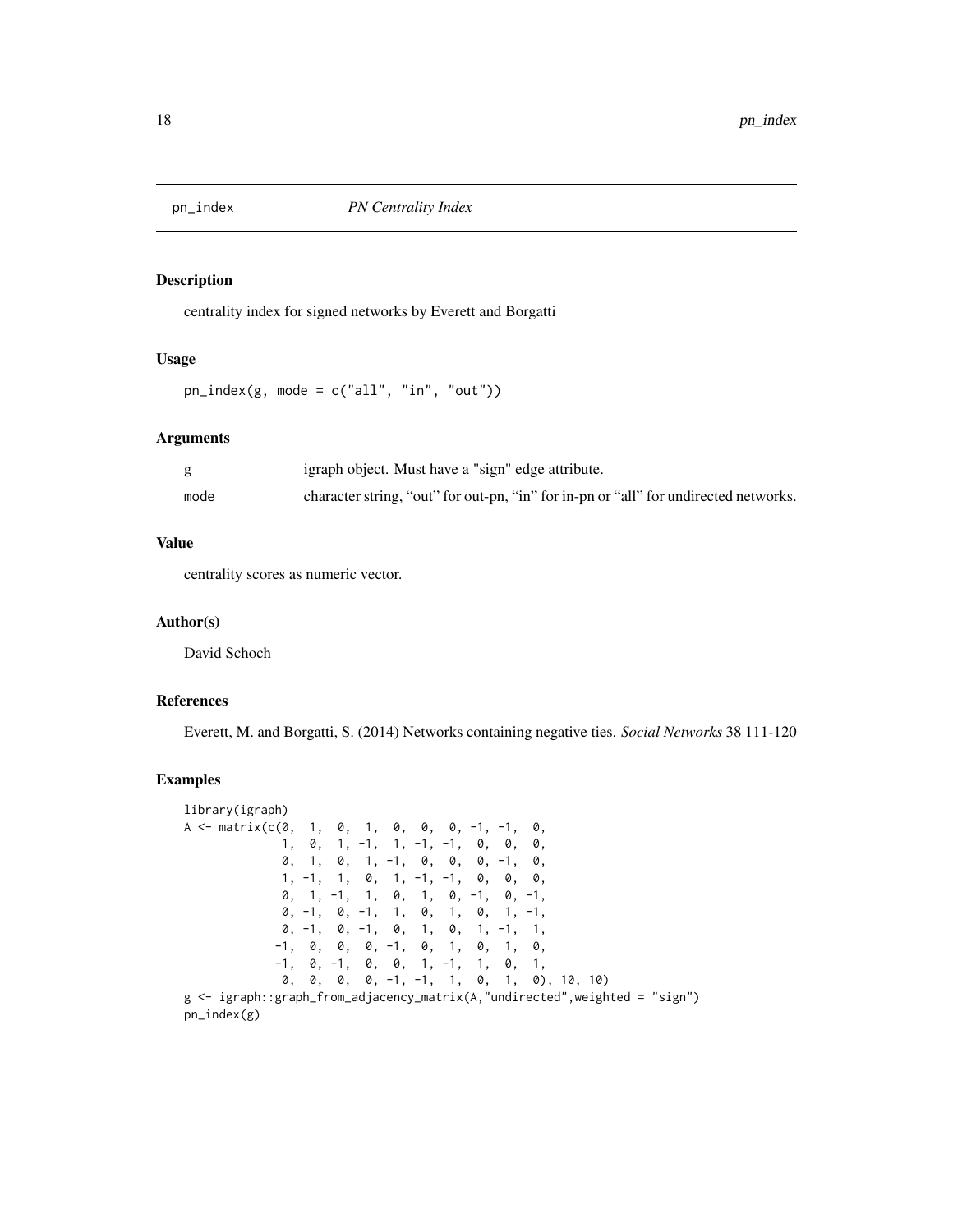<span id="page-18-0"></span>sample\_islands\_signed *A graph with random subgraphs conected by negative edges*

# Description

Create a number of Erdos-Renyi random graphs with identical parameters, and connect them with the specified number of negative ties.

#### Usage

```
sample_islands_signed(islands.n, islands.size, islands.pin, n.inter)
```
# Arguments

| islands.n    | The number of islands in the graph.           |
|--------------|-----------------------------------------------|
| islands.size | The size of the islands in the graph.         |
| islands.pin  | The probability of intra-island edges.        |
| n.inter      | number of negative edges between two islands. |

#### Value

a signed igraph graph

#### Author(s)

David Schoch

#### Examples

```
library(igraph)
sample_islands_signed(3, 10, 0.5, 1)
```
<span id="page-18-1"></span>signed\_blockmodel *Blockmodelling for signed networks*

# Description

Finds blocks of nodes with intra-positive and inter-negative edges

#### Usage

```
signed_blockmodel(g, k, alpha = 0.5, annealing = FALSE)
```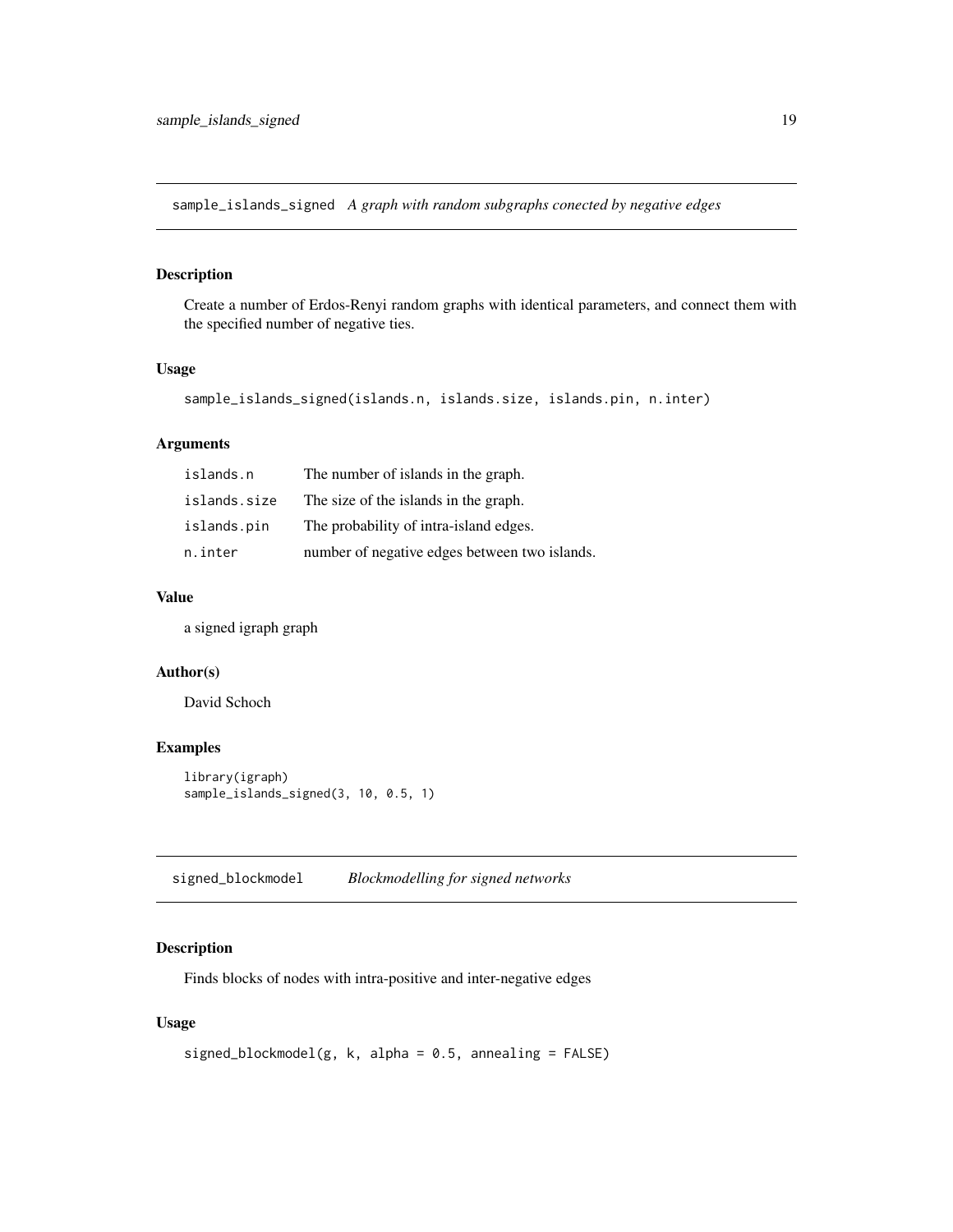<span id="page-19-0"></span>

| g         | igraph object. Must have a "sign" edge attribute.          |
|-----------|------------------------------------------------------------|
| k         | number of blocks                                           |
| alpha     | see details                                                |
| annealing | logical. if TRUE, use simulated annealing (Default: FALSE) |

# Details

The function minimizes  $P(C) = \alpha N + (1 - \alpha)P$ , where N is the total number of negative ties within plussets and P be the total number of positive ties between plus-sets. This function implementes the structural balance model. That is, all diagonal blocks are positive and off-diagonal blocks negative. For the generalized version see [signed\\_blockmodel\\_general.](#page-20-1)

#### Value

numeric vector of block assignments and the associated criterion value

#### Author(s)

David Schoch

#### References

Doreian, Patrick and Andrej Mrvar (2009). Partitioning signed social networks. *Social Networks* 31(1) 1-11

#### Examples

library(igraph)

```
g <- sample_islands_signed(10,10,1,20)
clu \le signed_blockmodel(g, k = 10, alpha = 0.5)
table(clu$membership)
clu$criterion
# Using simulated annealing (less change of getting trapped in local optima)
data("tribes")
```

```
clu \le signed_blockmodel(tribes, k = 3, alpha=0.5, annealing = TRUE)
table(clu$membership)
```

```
clu$criterion
```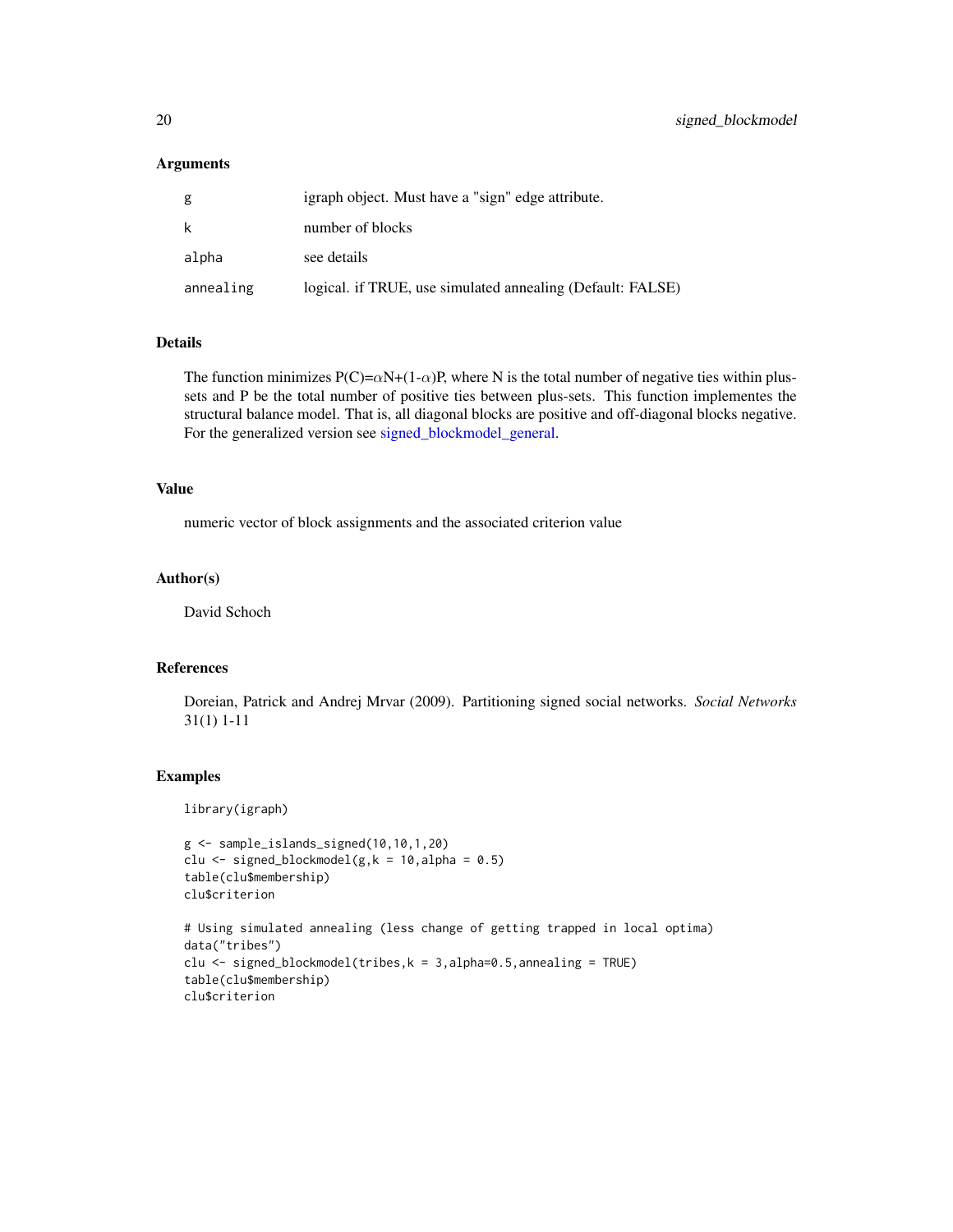<span id="page-20-1"></span><span id="page-20-0"></span>signed\_blockmodel\_general

*Generalized blockmodelling for signed networks*

#### Description

Finds blocks of nodes with specified inter/intra group ties

#### Usage

signed\_blockmodel\_general(g, blockmat, alpha =  $0.5$ )

#### Arguments

| g        | igraph object. Must have a "sign" edge attribute.                |
|----------|------------------------------------------------------------------|
| blockmat | Integer Matrix. Specifies the inter/intra group patterns of ties |
| alpha    | see details                                                      |

#### Details

The function minimizes  $P(C) = \alpha N + (1 - \alpha)P$ , where N is the total number of negative ties within plussets and P be the total number of positive ties between plus-sets. This function implementes the generalized model. For the structural balance version see [signed\\_blockmodel.](#page-18-1)

#### Value

numeric vector of block assignments and the associated criterion value

# Author(s)

David Schoch

#### References

Doreian, Patrick and Andrej Mrvar (2009). Partitioning signed social networks. *Social Networks* 31(1) 1-11

```
library(igraph)
# create a signed network with three groups and different inter/intra group ties
g1 \leftarrow g2 \leftarrow g3 \leftarrow graph . full(5)V(g1)$name <- as.character(1:5)
V(g2)$name <- as.character(6:10)
V(g3)$name <- as.character(11:15)
g <- Reduce("%u%",list(g1,g2,g3))
```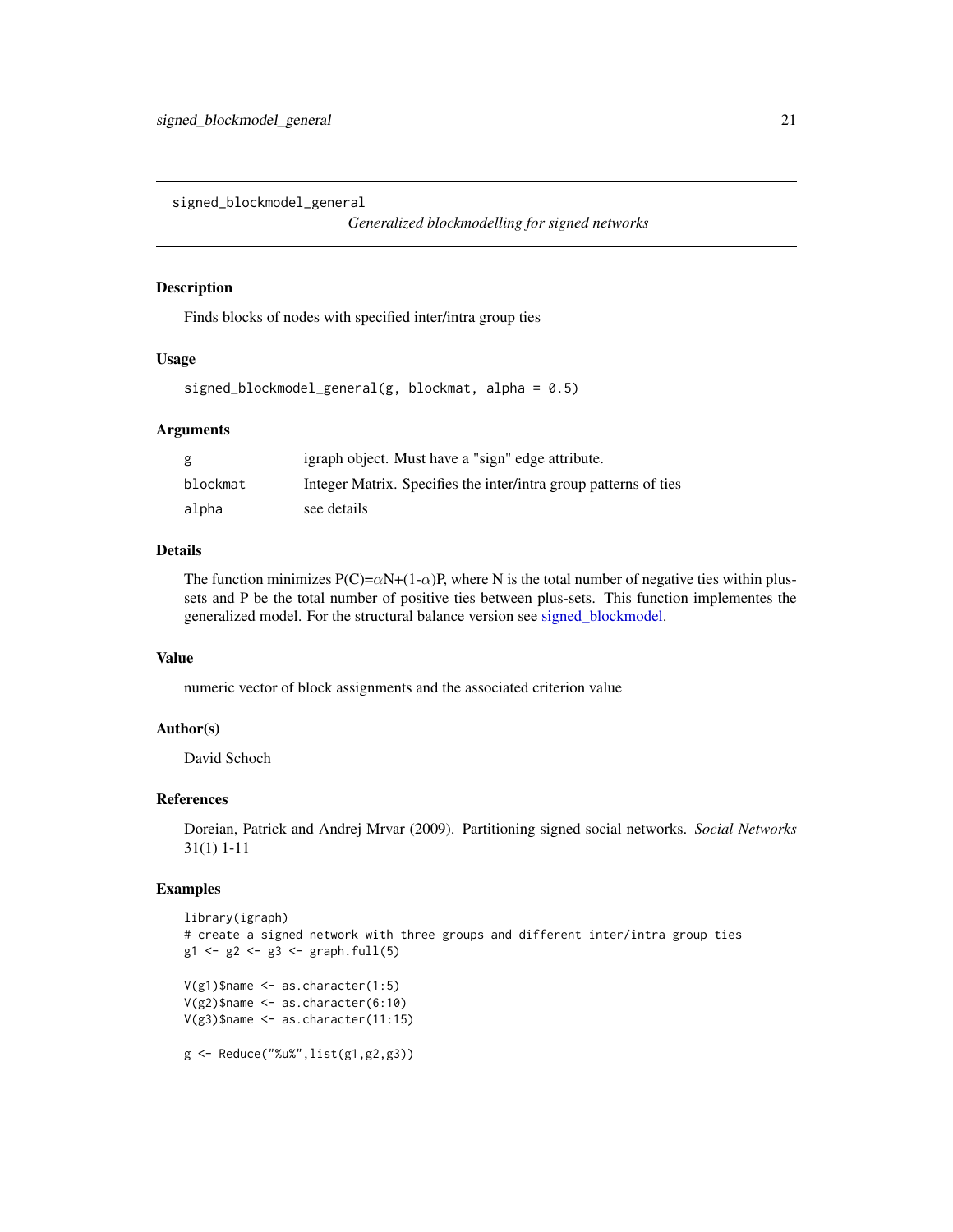```
E(g)$sign <- 1
E(g)$sign[1:10] <- -1
g \leftarrow add.deg(g,c(rbind(1:5,6:10)),attr = list(sign=-1))g \leftarrow add.deg(g,c(rbind(1:5,11:15)),attr = list(sign=1))g \leftarrow add.deg(g,c(rbind(11:15,6:10)),attr = list(sign=1))# specify the link patterns between groups
blockmat <- matrix(c(1,-1,-1,-1,1,1,-1,1,-1),3,3,byrow = TRUE)
res <- signed_blockmodel_general(g,blockmat,0.5)
res$membership
res$criterion
```
<span id="page-21-1"></span>signed\_triangles *list signed triangles*

## Description

lists all possible signed triangles

#### Usage

signed\_triangles(g)

#### Arguments

g igraph object with signed edge attribute

#### Value

matrix of vertex ids and the number of positive ties per triangle

#### Author(s)

David Schoch

# See Also

[count\\_signed\\_triangles](#page-9-1)

```
library(igraph)
g \leftarrow \text{graph.full}(4)E(g)$sign <- c(-1,1,1,-1,-1,1)
signed_triangles(g)
```
<span id="page-21-0"></span>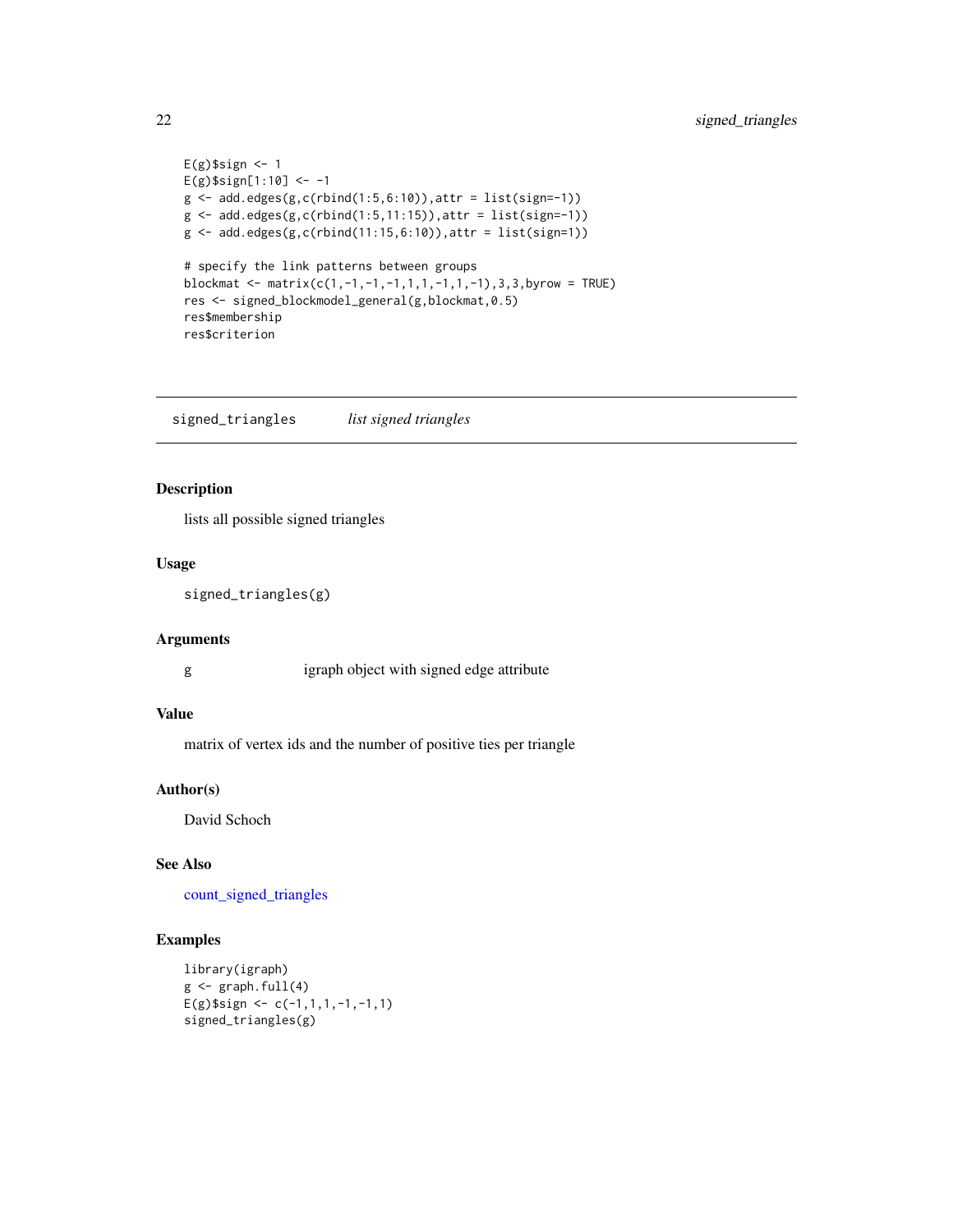<span id="page-22-0"></span>triad\_census\_signed *signed triad census*

# Description

triad census for signed graphs

#### Usage

```
triad_census_signed(g)
```
#### Arguments

g igraph object with signed edge attribute

#### Value

counts for all 139 signed directed triangle types

#### Author(s)

David Schoch

#### Examples

library(igraph)  $g \leftarrow graph.full(4,directed = TRUE)$ E(g)\$sign <-  $c(-1,1,1,-1,-1,1)$ triad\_census\_signed(g)

tribes *Signed network of New Guinean highland tribes*

#### Description

Signed social network of tribes of the Gahuku–Gama alliance structure of the Eastern Central Highlands of New Guinea, from Kenneth Read. The network contains sixteen tribes connected by friendship ("rova") and enmity ("hina").

#### Usage

tribes

# Format

An igraph object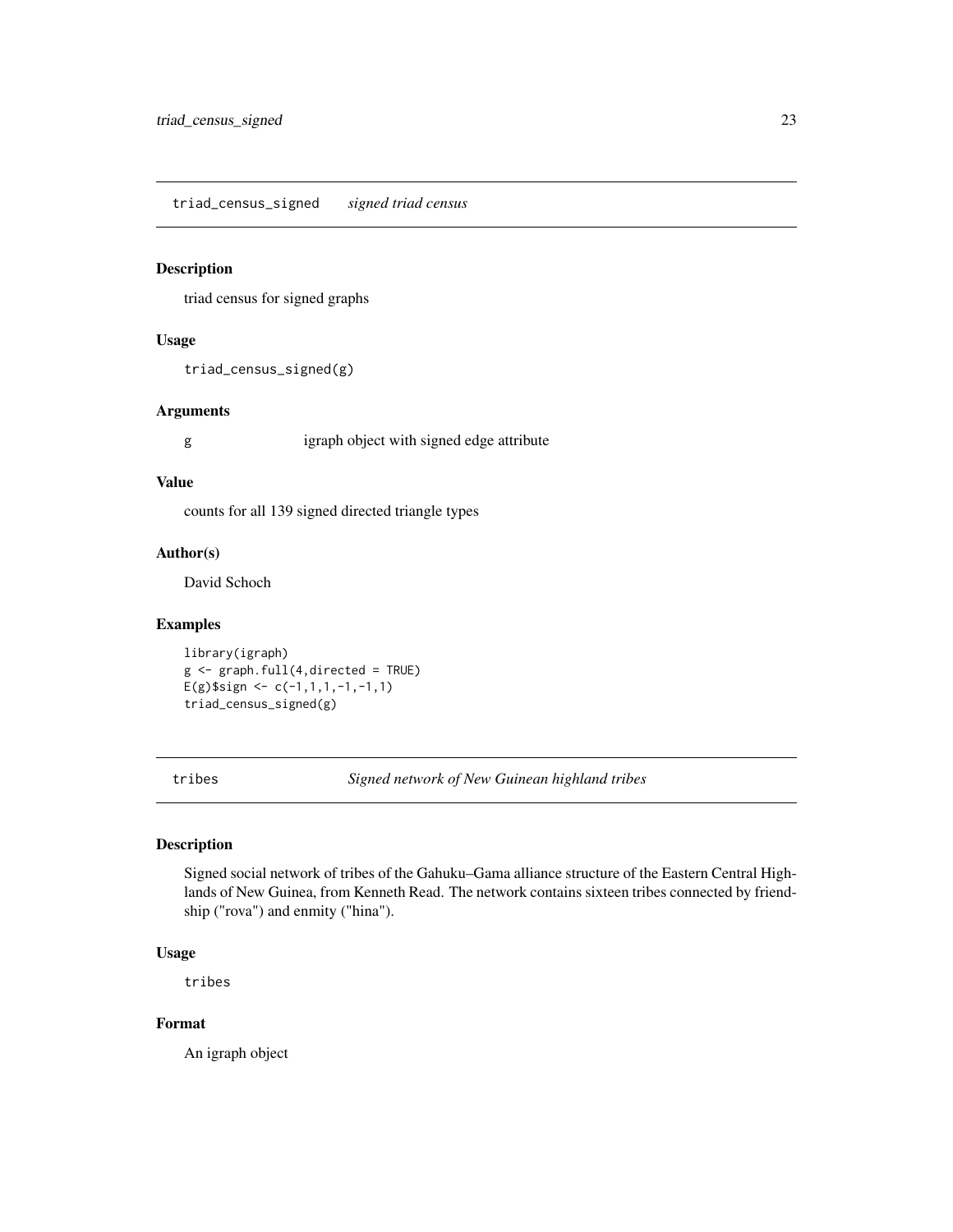# Source

http://vlado.fmf.uni-lj.si/pub/networks/data/ucinet/gama.dat

#### References

Read, K. E. (1954) Cultures of the central highlands, New Guinea. *Southwestern Journal of Anthropology*, 1–43.